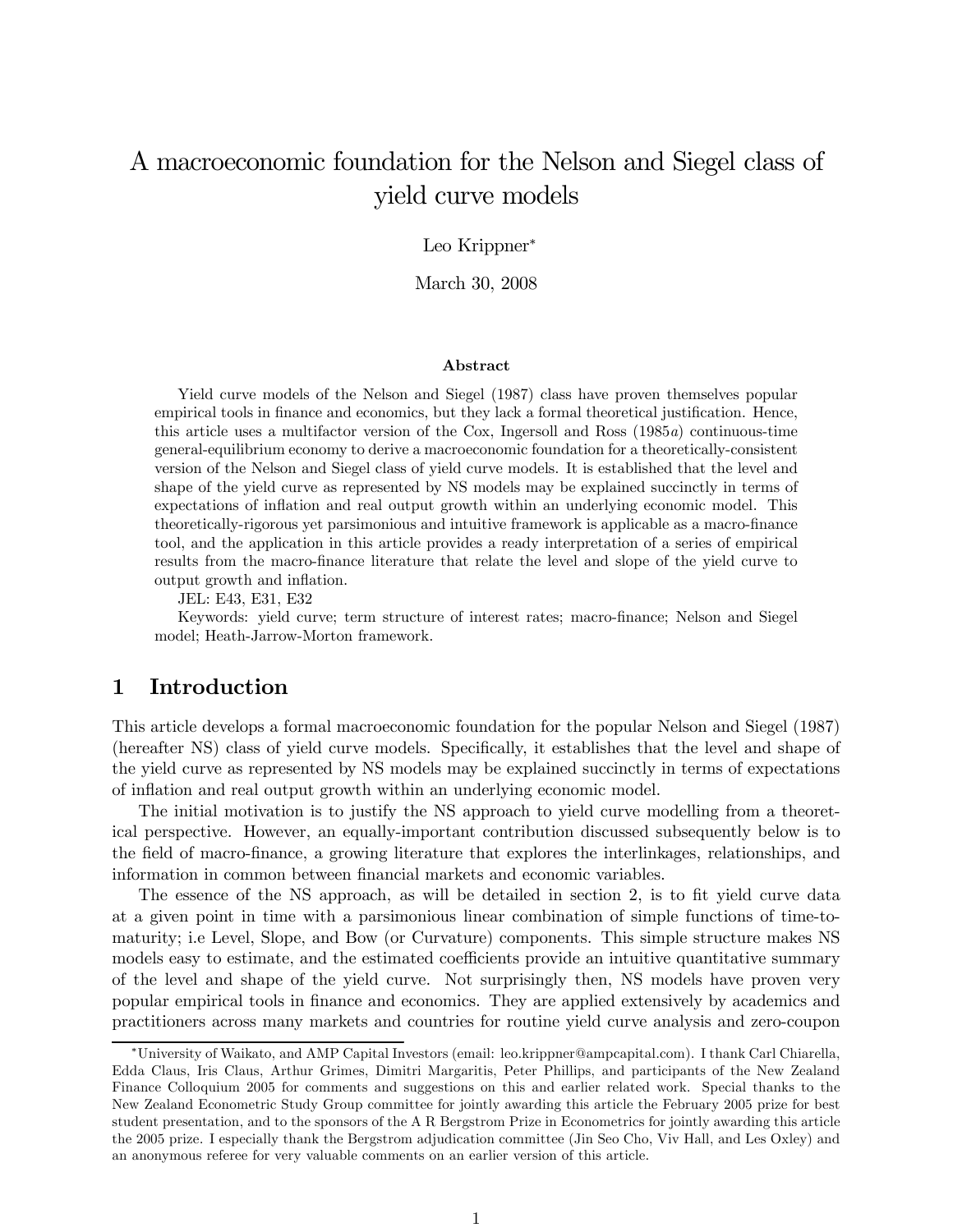interest rate estimation, where they have typically proven to be comparable or superior to more complex approaches to yield curve modelling.1

However, more recent applications have pushed beyond the simple curve-fitting for which NS models were originally developed. For example, Fabozzi, Martellini and Priaulet (2005), Diebold and Li (2006), and Diebold, Rudebusch and Aruoba (2006) use estimated NS coefficients directly within a time-series/forecasting context without addressing the theoretical criticism in Filopović (1999 and 2000) that NS models cannot be intertemporally consistent and arbitrage free. These technical issues are rectified in Sharef and Filipović (2004), Krippner (2006), and Christensen, Diebold and Rudubusch (2007) with versions of the NS model that specify Gaussian dynamics for the NS components, but a fundamental issue still remains: are NS components with Gaussian dynamics an appropriate representation for a yield curve model? Addressing this question with a sound theoretical basis is essential if the trend continues for NS models to be applied more widely, because it will suggest when their application is likely to be appropriate relative to more complex models of the yield curve, or highlight where appropriate modifications to the NS approach should be made.

Given the yield curve is ultimately a reflection of the underlying economy, a sensible starting point for a theoretical justification to the NS class of yield curve models is within an economic model. Hence, in section 3, the derivation of a macroeconomic foundation begins with the specification of a generic multifactor version of the standard continuous-time general-equilibrium model of the economy from Cox, Ingersoll and Ross (1985a). The yield curve and its dynamics derived from that economic model under rational expectations are then compared explicitly to the yield curve and dynamics of the intertemporally-consistent and arbitrage-free version of NS models from Krippner (2006); i.e the so-called augmented NS (hereafter ANS) model. This comparison shows that the ANS Level component equates to within a parametric term premium to long-term expected inflation plus potential growth. The ANS Slope and Bow components reflect to within a parametric term premium function the expected mean reversion of the current levels of inflation and output growth back to their anticipated long-run levels.

The ANS framework (i.e the ANS model with its macroeconomic foundation) has an obvious connection to the field of macro-finance, given that it offers a theoretically-rigorous yet parsimonious and intuitive connection between the yield curve, output growth, and inflation. As a simple and practical illustration of its application as a macro-finance tool, the ANS framework is used in this article to provide ready interpretations of relationships between the yield curve, output growth, and inflation that have been well established empirically within the literature. For example, heuristically-justified ordinary least squares (OLS) regressions have established a strong relationship between the current slope of the yield curve (typically measured as the 10-year government bond yield less the 3-month Treasury bill rate) and future output growth, a moderate relationship between the current slope of the yield curve and future inflation, and a cointegrating relationship between term interest rates (typically ranging from 1 to 5 years) and inflation.<sup>2</sup> Another empirical investigation, which is closely related to this article because it uses NS components as latent factors to represent the yield curve, is the vector autoregressive (VAR) model of Diebold

 $1$ <sup>1</sup>Ten of twelve central banks in the Bank for International Settlements (2005) survey use NS models or the Svensson (1995) extension, and recent examples of the application of NS models not otherwise referenced in this article include Jankowitsch and Pilcher (2004), Steeley (2004), Diebold, Ji and Li (2005), and Gürkaynak, Sack and Wright (2006). Dahlquist and Svensson (1996), Bliss (1997), and Ioannides (2003) are examples that report favourable empirical comparisons with other approaches to modelling the yield curve.

<sup>2</sup>Berk (1998) provides a useful survey. Recent examples reporting these results include: Hamilton and Kim (2002), Bordo and Haubrich (2004), Nakaota (2005) and Paya, Matthews and Peel (2005) for yield curve/output relationships; Estrella, Rodrigues and Schich (2003) for yield curve/inflation relationships; and Fahmy and Kandi (2003) and Lai (2004) for interest rate/inflation cointegration. Estrella (2004) pp. 722-723 notes that the various justifications advanced for these empirical relationships are generally informal or heuristic: e.g real business cycles, countercyclical monetary policy, and life-cycle consumption to justify yield curve/output relationships; and the Fisher hypothesis with assumed constant or stationary real interest rates to justify yield curve/inflation relationships and interest rate/inflation cointegration.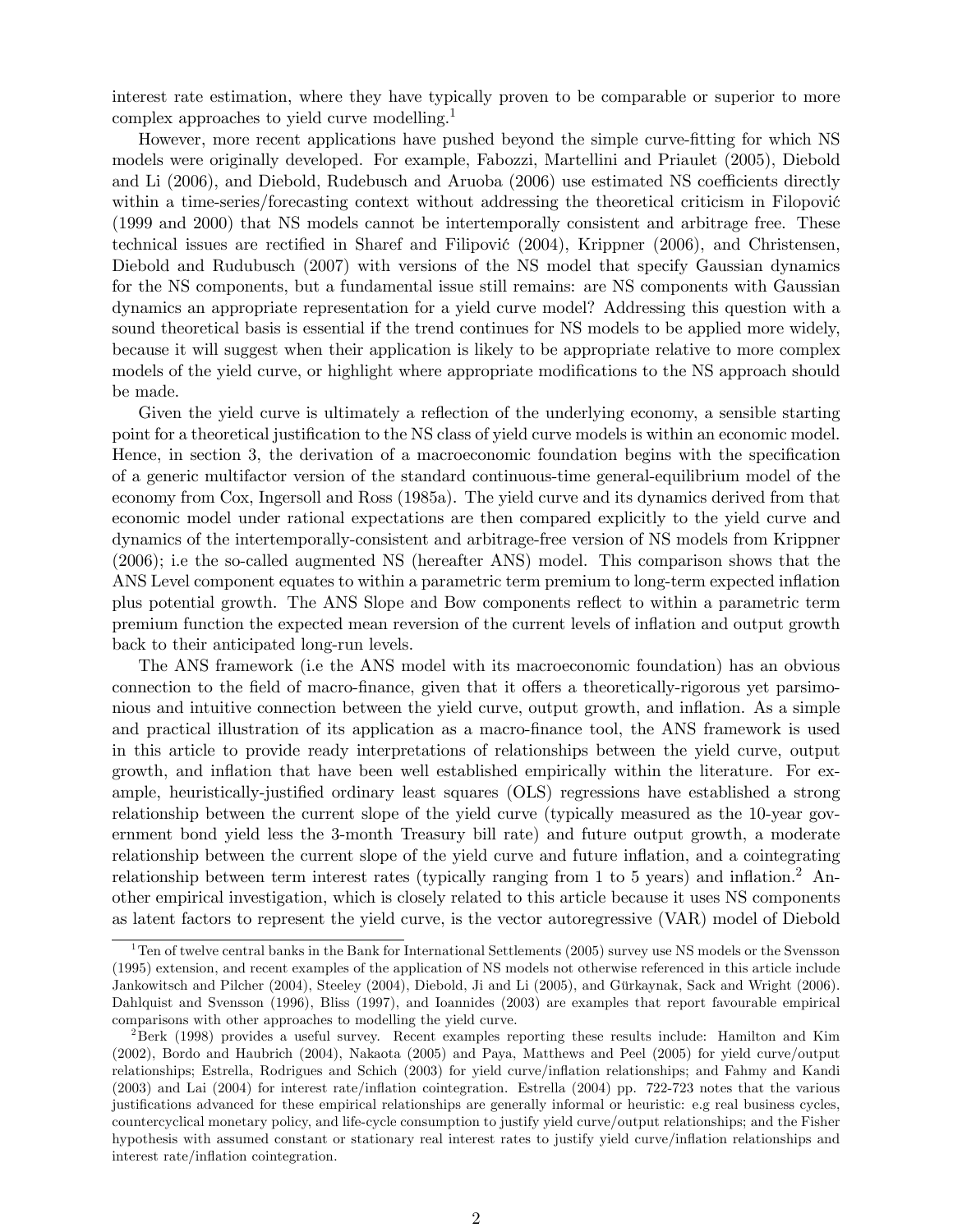et al.  $(2006)^3$ . The latter confirms the relationships from the yield curve to the macroeconomic variables already noted, but also establishes their reverse; i.e the long-maturity level of the yield curve responds to changes in inflation (and also to changes in real activity, as measured by capacity utilisation), and the slope of the yield curve responds to changes in real activity and inflation.

To show how the ANS framework explains the empirical results above, section 4 uses it to explicitly derive theoretical econometric relationships between the yield curve, output growth, and inflation analogous to the OLS regressions and the Diebold et al. (2006) VAR application mentioned above. Those derivations embed the two-way yield curve/macroeconomic empirical relationships already noted, but with several predicted extensions, and also provide a transparent theoretical basis for why the data should support those empirical relationships. Estimating the derived econometric relationships using 54 years of United States data in section 5 provides empirical support for the predictions from the ANS framework, and also highlights that occasional and highly persistent changes to term premia have played a very influential role with historical relationships between the yield curve, output growth, and inflation.

Section 6 concludes, and then briefly discusses several potential applications for the ANS framework.

### 2 The NS and ANS models of the yield curve

This section introduces the key aspects of the NS class of yield curve models and the intertemporallyconsistent and arbitrage-free ANS model from Krippner (2006) that are relevant to this article.

Models of the NS class are generally linearly equivalent to the following specification:

$$
f(t,m) = \sum_{n=1}^{3} \beta_n^{\text{NS}}(t) \cdot g_n(\phi, m)
$$
 (1)

where  $f(t, m)$  is the (instantaneous continuously-compounding) forward rate curve as at time t as a function of time-to-maturity m,  $\beta_n^{NS}(t)$  are three coefficients at time t that are associated with the three time-invariant functions of time-to-maturity  $g_n(\phi, m)$ , and the latter are defined as  $g_1 (\phi, m) = 1, g_2 (\phi, m) = - \exp(-\phi m),$  and  $g_3 (\phi, m) = - \exp(-\phi m) (-2\phi m + 1),$  where  $\phi$  is a positive constant parameter that governs the rate of exponential decay.<sup>4</sup> Figure 1 illustrates these functions, which are named the Level, Slope, and Bow modes based on their intuitive shapes, and hence  $\beta_1^{\text{NS}}(t)$ ,  $\beta_2^{\text{NS}}(t)$ , and  $\beta_3^{\text{NS}}(t)$  are the Level, Slope, and Bow coefficients. The (zero-coupon continuously-compounding) interest rate curve, at time t and as a function of time-to-maturity  $m$ , is then  $R(t, m) = \frac{1}{m}$  $\int$ <sup>m</sup> 0  $f(t, m)dm$  and that is sometimes used as a direct link to estimating the NS coefficients from derived zero-coupon yield curve data. Alternatively, the associated discount function  $\exp[-m \cdot R(t,m)]$  provides the basis for estimating the NS coefficients at time t by fitting the market-quoted prices and cashflows of the interest rate securities that compose the yield curve at time t. In either case, the parameter  $\phi$  is generally fixed at a value that provides an appropriate fit to the overall series of historical yield curve data.

[ Figure 1 here ]

The ANS model from Krippner (2006) adds the minimum number of additional parameters required to address the theoretical criticism by Filopović (1999 and 2000) that NS models cannot be intertemporally-consistent and arbitrage free. Specifically, "the expected path of the short rate"

<sup>&</sup>lt;sup>3</sup>Diebold, Piazzesi and Rudebusch (2005) provides a summary of Diebold et al. (2006) and suggested extensions in the context of recent advances in the macro-finance literature.

<sup>&</sup>lt;sup>4</sup>The original NS article notes that the components are a solution to a second-order differential equation with equal roots. The alternative NS models of Svensson (1995), Bliss (1997), and Mansi and Phillips (2001) are analogous to the specification in equation 1, but they also contain exponential terms with different decay rates.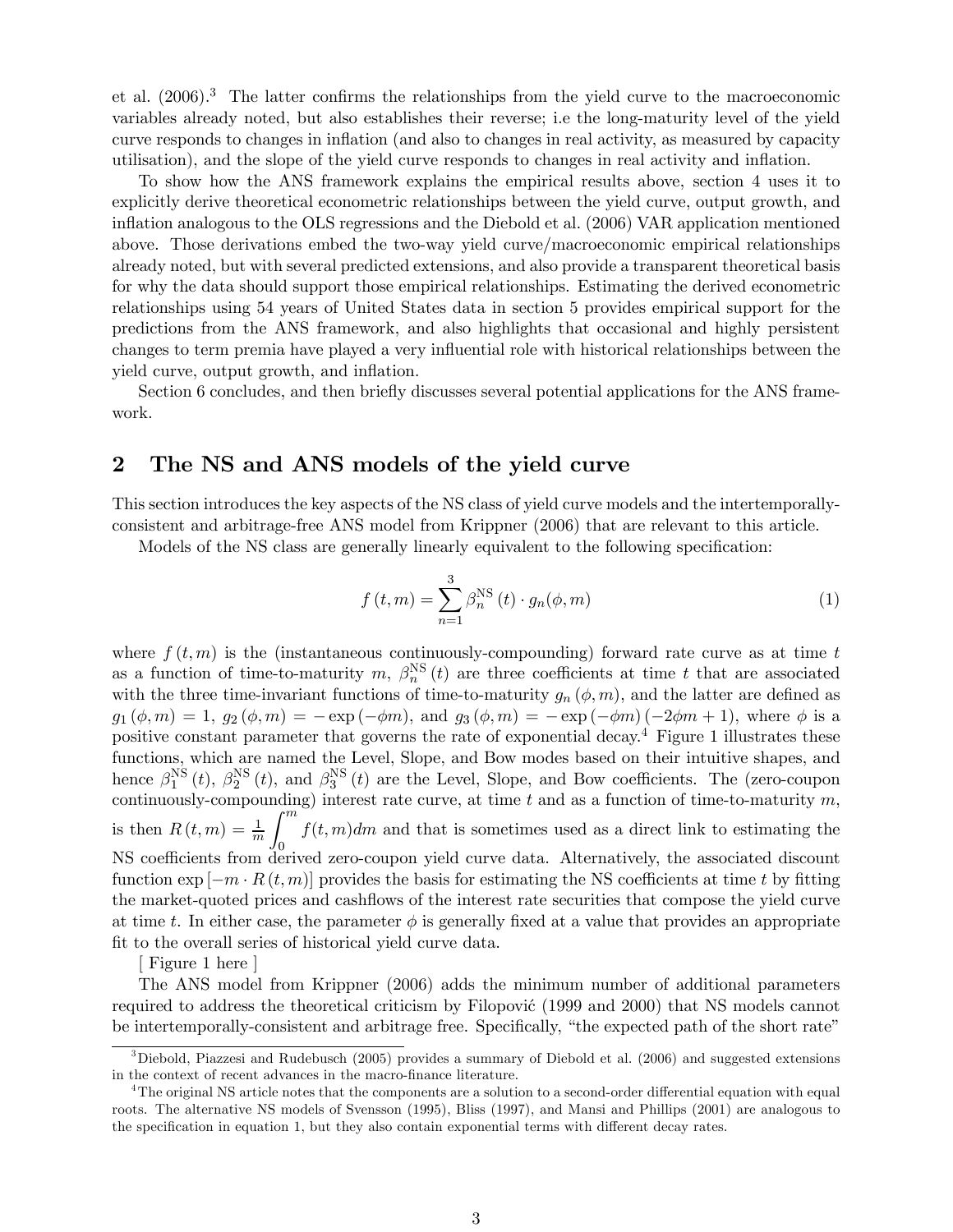for the ANS model is defined as:

$$
E_t\left[r\left(t+m\right)\right] = \sum_{n=1}^3 \lambda_n\left(t\right) \cdot g_n\left(\phi, m\right) \tag{2}
$$

where  $E_t$  is the expectations operator conditional upon information available at time t,  $E_t$  [r  $(t + m)$ ] is the expected path of the (instantaneous continuously-compounding) short rate as at time  $t$  and as a function of future horizon m (so  $t+m$  is a future point in time), and  $\lambda_n(t)$  are three latent state variables associated with the NS functions  $g_n(\phi, m)$ . The dynamics for  $E_t$  [r (t+m)] are defined as  $\sum_{n=1}^{3} \sigma_n \cdot g_n (\phi, m) \cdot dW_n (t)$ , where  $\sigma_n$  are constant standard deviation parameters and  $dW_n (t)$ are independent Wiener variables under the physical (i.e not risk-neutral) measure. The associated forward rate curve derived via the Heath, Jarrow and Morton (1992) (hereafter HJM) framework is then:

$$
f(t,m) = \sigma_1 \rho_1 m + \sum_{n=1}^{3} \beta_n(t) \cdot g_n(\phi, m) - \sum_{n=1}^{3} \sigma_n^2 \cdot h_n(\phi, m)
$$
 (3)

where  $\beta_n(t) = \gamma_n + \lambda_n(t)$ ,  $\gamma_n$  are constant term premia parameters derived as  $\gamma_1 = \frac{1}{\phi}(-\sigma_2\rho_2 + \sigma_3\rho_3)$ ,  $\gamma_2 = \frac{1}{\phi}(-\sigma_2\rho_2 - 2\sigma_3\rho_3)$ ,  $\gamma_3 = \frac{1}{\phi}\sigma_3\rho_3$ ,  $\rho_n$  are constant market prices of risk, and  $h_n(\phi,m)$  are time-invariant functions of maturity derived as  $h_1(\phi, m) = \frac{1}{2}m^2$ ,  $h_2(\phi, m) = \frac{1}{2\phi^2} [1 - \exp(-\phi m)]^2$ ,  $h_3(\phi, m) = \frac{1}{2\phi^2} [1 - \exp(-\phi m) - 2m\phi \exp(-\phi m)]^2.$ 

Hence, the ANS model from Krippner (2006) retains the essence of the NS approach, in that the yield curve at time t is still represented with just three coefficients  $\beta_1(t)$ ,  $\beta_2(t)$ , and  $\beta_3(t)$ . However, the subtle enhancement to NS models is that the ANS model embeds consistency between the dynamics of the time series of ANS coefficients and the effect those dynamics have on each observation of the yield curve under the standard assumption that the market will price securities to exclude arbitrage opportunities. The estimation of the ANS model also retains the essence of the NS approach, in that the ANS coefficients at time  $t$  are estimated from the yield curve data at time t, and the two free parameters  $\phi$  and  $\rho_1$  are determined to provide an appropriate fit to the overall series of historical yield curve data.

Anticipating the complete discussion of the data and the empirical application from section 5, figure 2 illustrates an example of the results from estimating the ANS model by fitting the yield curve data for September 2003. Figure 3 illustrates the time series of a representative yield and slope measure from the time series of yield curve data. Figure 4 plots the time series of the estimated ANS coefficients  $\beta_1(t)$ ,  $\beta_2(t)$ , and  $\beta_3(t)$  obtained from the full sample of yield curve data.

[ Figure 2 here ], [ Figure 3 here ], [ Figure 4 here ]

### 3 An economic foundation for the ANS model of the yield curve

This section proceeds in three sub-sections to establish a macroeconomic foundation for the ANS model of the yield curve. Section 3.1 specifies a generic model of the economy and notes how the factors in that economy may be aggregated into the macroeconomic quantities of output growth and inflation. Section 3.2 derives the yield curve associated with the generic economy under rational expectations and shows that the level and shape of that yield curve is composed of expectations of output growth and inflation. Section 3.3 then explicitly relates the derived yield curve model and its macroeconomic foundation to the ANS model thereby allowing the state variables and parameters of ANS model to be interpreted in terms of the state variables and parameters of the original model of the economy.

Note that in keeping with the minimal specification of the ANS model, and also to maximise the transparency of the concepts and derivations, the economic model is developed using independent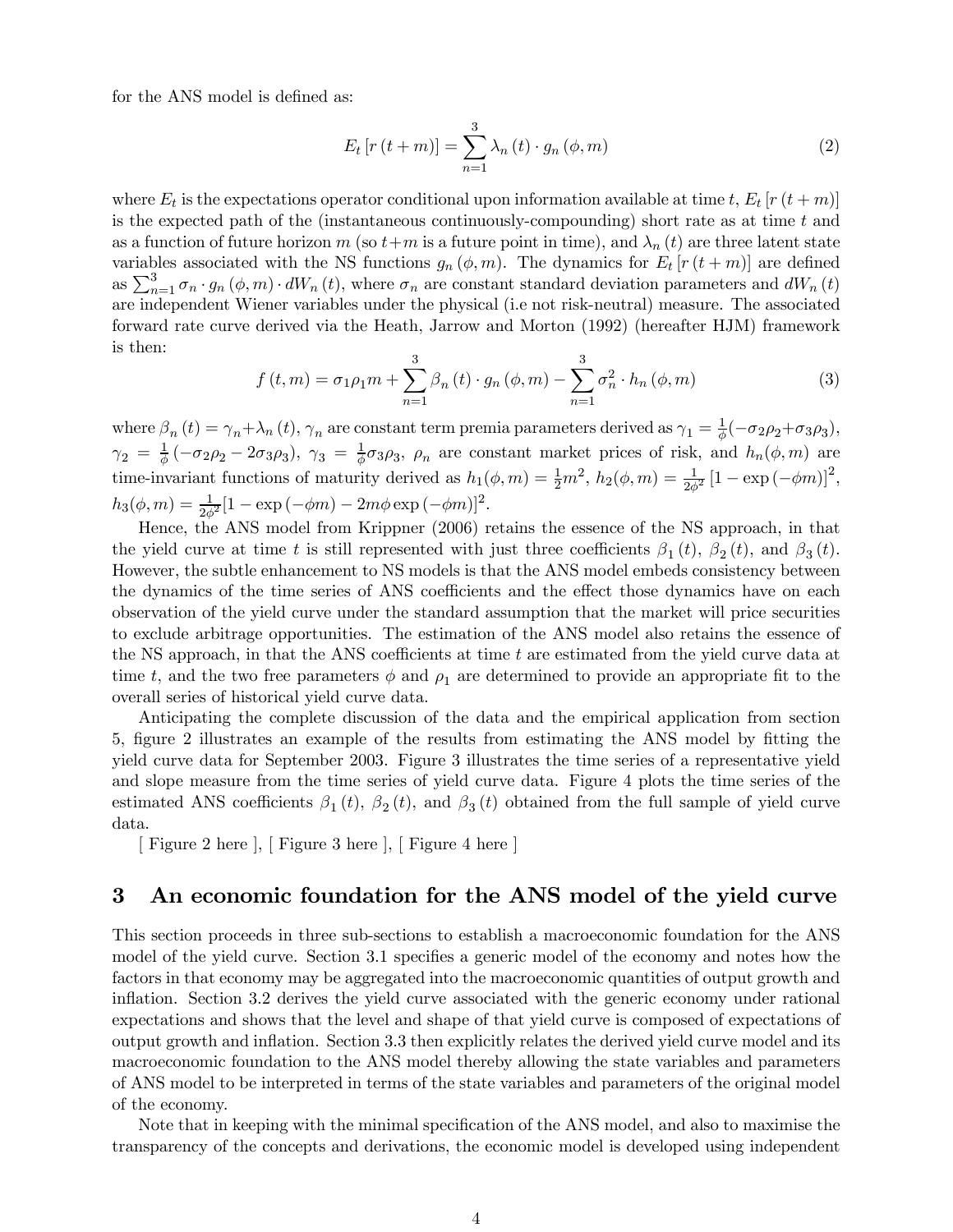factors with uncorrelated Gaussian dynamics. However, with the usual trade-off against parsimony and transparency, the assumptions could be relaxed and the model generalised if particular applications required more sophistication.<sup>5</sup>

#### 3.1 A generic model for the economy

This model outlined in this section is a generalised multifactor version of the standard continuoustime general-equilibrium economy proposed by Cox et al. (1985a) (hereafter CIR), specified with Vasicek (1977) dynamics (i.e Gaussian innovations). Hereafter, this is abbreviated to the generalised CIR-Vasicek model, or the GCV model for short. Note that the GCV model has some parallels with the model of Berardi and Esposito (1999) (hereafter BE) that is also based on a multifactor CIR economy embedding Vasicek dynamics (although with constant steady-state parameters and a single inflation state variable), and so references to the BE model are made as appropriate.

The GCV economy is based on an arbitrary number J real factors of production (e.g capital, labour, productivity, etc., all potentially by industry sector etc.), each with its own associated deflator/inflation factor. The dynamics of the GCV economy are represented by 2J processes analogous to the Vasicek (1977) specification, i.e:

$$
ds_{j}(t) = -\kappa_{j} [s_{j}(t) - \theta_{j}(t)] dt + \sigma_{1,j} dz_{1,j}(t)
$$
\n(4)

where  $s_j(t)$  for  $j = 1$  to J are the real state variables representing instantaneous growth on returns to the factors of production in the economy at time t;  $\kappa_i$  are positive constant meanreversion parameters;  $\theta_i(t)$  are the steady-state (i.e long-run) values of  $s_i(t)$  that are allowed to vary stochastically over time as  $d\theta_j(t) = \sigma_{0,j}dz_{0,j}(t)$ ;  $\sigma_{0,j}$  and  $\sigma_{1,j}$  are positive constant standard deviation parameters with  $\sigma_{0,j} \ll \sigma_{1,j}$ ; and  $dz_{0,j}(t)$  are  $dz_{1,j}(t)$  are independent Wiener variables under the physical measure. For  $j = J + 1$  to 2J,  $s_j(t)$  are the inflation state variables. As noted in BE p. 155, these have the form  $s_{J+j} (t) = \pi_j (t) - \sigma_{p,j}^2$ , where  $\pi_j (t)$  is the instantaneous rate of inflation for the factor of production j and  $\sigma_{p,j}^2$  is a constant parameter representing the variance of instantaneous changes in the deflator j. Similarly,  $\theta_{J+j}(t) = \theta_{\pi,j}(t) - \sigma_{p,j}^2$ , where  $\theta_{\pi,j}(t)$  is the steady-state rate of inflation for the factor of production  $j$ . The remaining parameters for the inflation state variables are analogous to the real state variables.

The state variables and steady-state variables of the GCV model may be accumulated into four macroeconomic quantities. Respectively, with brief justification:

- 1.  $dY(t) = \sum_{j=1}^{J} s_j(t)$  is (instantaneous) real output growth. As noted in BE p. 147, the real wealth of individuals in a CIR economy is completely invested in the production process, the return on that production process is the income of individuals, and individuals optimally allocate that income to consumption and investment. Hence, the sum of growth on the returns to the factors of production in the economy is production growth, which equals income growth and expenditure growth, and these are the three standard expressions of output growth for the economy.
- 2.  $dY^*(t) = \sum_{j=1}^J \theta_j(t)$  is (instantaneous) real steady-state output growth. If the real returns to the factors of production are all growing at their steady-state values, then real output must be growing at its steady-state value.

<sup>&</sup>lt;sup>5</sup>In particular, without changing the nature of the framework in this article, it is straightforward to allow for interdependence between the factors and for correlated innovations by applying principal components (a proof is available from the author on request). The square-root innovations of Cox, Ingersoll and Ross (1985b), weakly meanreverting steady-state variables, and time-varying volatilities and market prices of risk could be readily accomodated, but would also require corresponding changes to the ANS model. In principle, more complex aspects such as Phillips curve inflation/output relationships, Taylor rule monetary policy reaction functions, monetary policy credibility effects, etc., could be incorporated by specifying them within the economic model, deriving the associated forward rate curve, and adding the required components to the ANS model.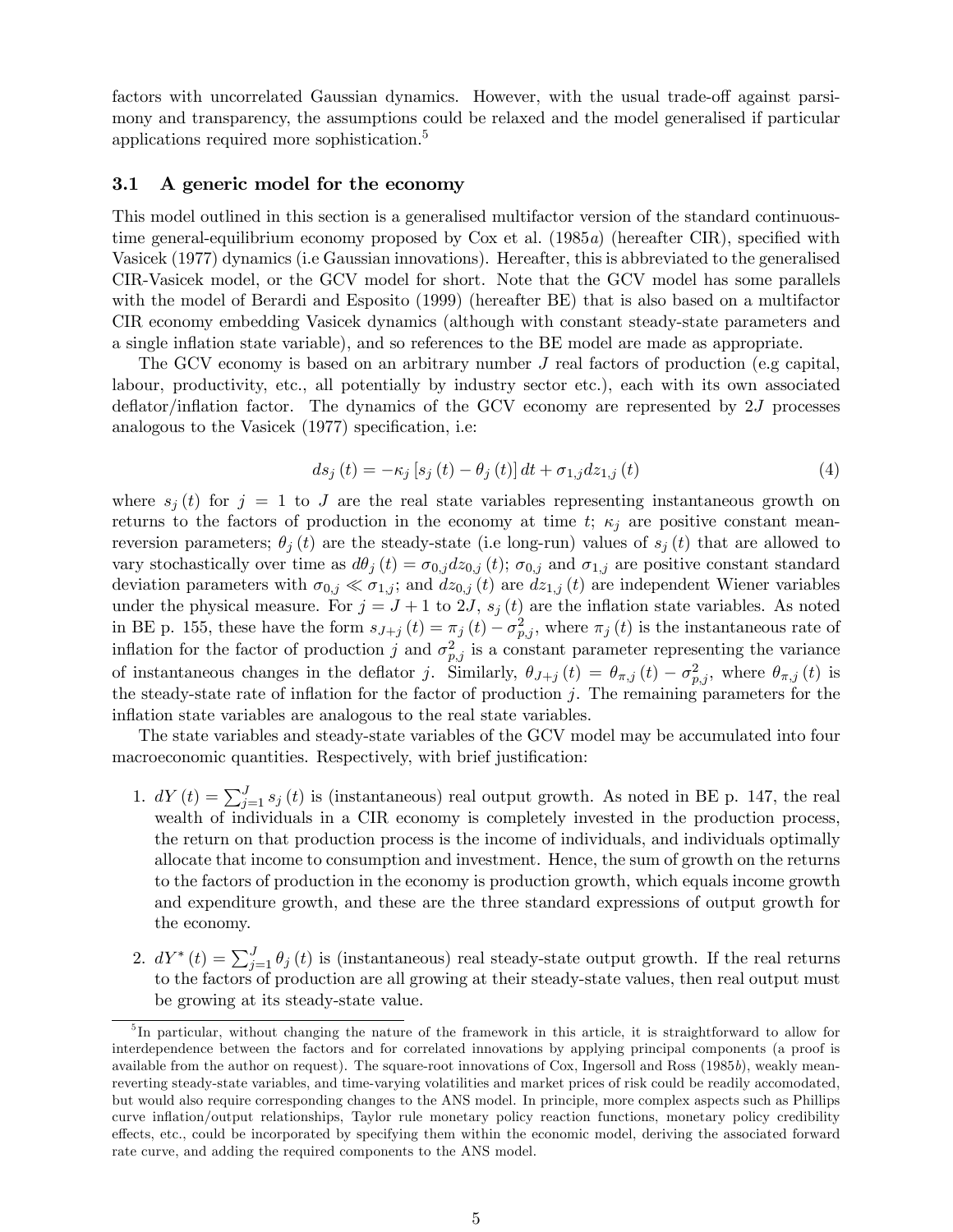- 3.  $dP(t) = \sigma_P^2 + \sum_{j=J+1}^{2J} s_j(t)$  is (economy-wide instantaneous) inflation. This follows as  $\sum_{j=J+1}^{2J} \sigma_{p,j}^2$  to  $\sigma_P^2$ , which is the variance of inflation. for item 1, but substituting the inflation component of nominal wealth and abbreviating
- 4.  $dP^*(t) = \sigma_P^2 + \sum_{j=J+1}^{2J} \theta_j(t)$  is (instantaneous) steady-state inflation. This follows as for item 2, but substituting the steady-state inflation variables and using  $\sigma_P^2$  from item 3.

The practical intuition of the GCV macroeconomy is therefore an anticipated equilibrium composed of expected long-term potential output growth  $dY^*(t)$  plus expected long-term inflation  $dP^*(t)$ . Regarding dynamics,  $dY^*(t)$  and  $dP^*(t)$  evolve over time as low-variance Gaussian random walks, respectively  $\sum_{j=1}^{J} \sigma_{0,j} dz_{0,j} (t)$  and  $\sum_{j=J+1}^{2J} \sigma_{0,j} dz_{0,j} (t)$ . These innovations allow for persistent "shocks" to  $dY^*(t)$  and  $dP^*(t)$ , which in turn relate back to persistent variations in the underlying factors of production (e.g changes to anticipated long-term population growth, or changes to expected productivity growth due to technological change, etc.). Current output growth  $dY(t)$  and inflation  $dP(t)$  can vary from their steady-state values, but are always expected to return to  $dY^*(t)$  and  $dP^*(t)$  over time due to the mean-reverting dynamics of equation 4. Regarding the stochastic components,  $dY(t)$  and  $dP(t)$  will be impacted respectively by the innovations  $\sum_{j=1}^{J} \sigma_{1,j} dz_{1,j} (t)$  and  $\sum_{j=J+1}^{2J} \sigma_{1,j} dz_{1,j} (t)$ , which allow for transitory "shocks" to output growth and inflation (e.g credit channel restrictions on capital investment, terms of trade shifts, etc.).

#### 3.2 The yield curve associated with the GCV economy

As noted in BE, the nominal short rate at any given time is the sum of the state variables  $s_i(t)$ ; i.e  $r(t) = \sum_{j=1}^{2J} s_j(t)$ . That defines the short rate and its dynamics for the GCV economy, and the associated forward rate curve may then be derived via the HJM framework. The full details of these calculations are contained in appendix B, with just the relevant results summarised below in two propositions, each followed by a brief discussion of their practical intuition.

#### Proposition 1 The GCV expected path of the short rate

The expected path of the short rate for the economy specified in equation  $\lambda$  is:

$$
E_t [r(t+m)] = \sum_{j=1}^{2J} E_t [s_j(t+m)] \tag{5}
$$

$$
= \sum_{j=1}^{2J} \theta_j(t) + \sum_{j=1}^{2J} \left[ s_j(t) - \theta_j(t) \right] \cdot \exp(-\kappa_j m) \tag{6}
$$

$$
= dY^*(t) + dP^*(t) - \sigma_P^2 + E_t[dX(t+m)] \tag{7}
$$

where  $E_t$  [s<sub>j</sub> (t + m)] is the expected path of the state variable j as at time t and as a function of future horizon m;  $E_t[dX(t+m)]$  is the expected path of the deviation of output growth plus inflation from their steady-state values, as at time t and as a function of future horizon m. Specifically,  $E_t[dX(t+m)] = E_t[dY(t+m) + dP(t+m) - dY^*(t+m) - dP^*(t+m)]$  where each of the latter are the values of the macroeconomic quantities defined in section 3.1 as at time t and as a function of future horizon m.

#### **Proof.** In appendix B.2  $\blacksquare$

The intuition underlying equation 7 is essentially that the current value of the short rate  $r(t)$ equates to current output growth  $dY(t)$  plus inflation  $dP(t)$  less inflation variance  $\sigma_P^2$ , the longhorizon expected value of the short rate equates to long-term potential output growth  $dY^*(t)$  plus expected long-term inflation  $dP^*(t)$  less inflation variance  $\sigma_P^2$ , and for intermediate horizons the

Formally,  $\lim_{m\to 0} E_t [r(t+m)] = r(t) = \sum_{j=1}^{2J} s_j(t) = dY(t) + dP(t) - \sigma_P^2$ , and  $\lim_{m\to \infty} E_t [r(t+m)] =$  $\sum_{j=1}^{2J} \sum_{j=1}^{2J} \theta_j(t) = dY^*(t) + dP^*(t) - \sigma_P^2.$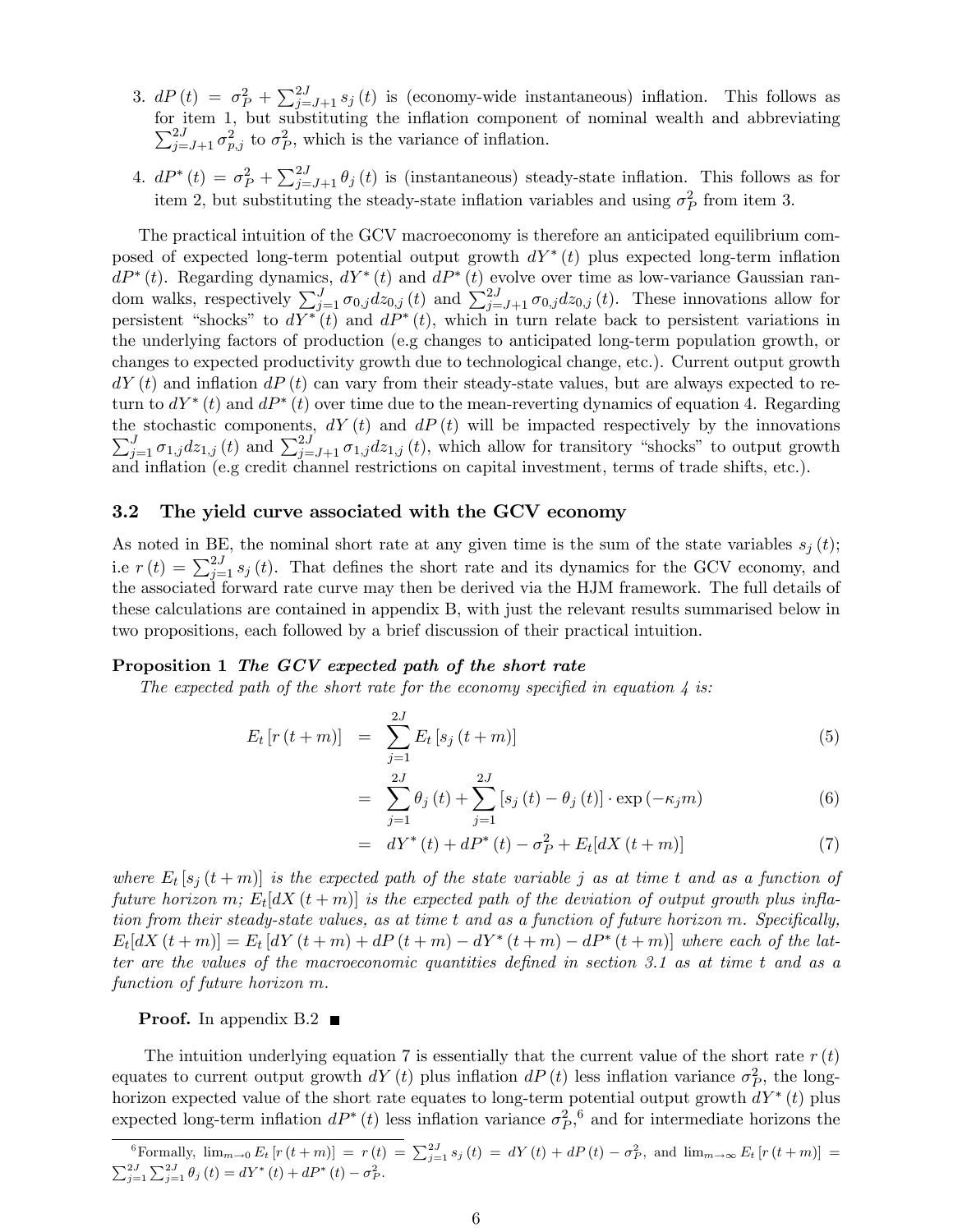expected path of the short rate reflects the expected mean reversion of output growth plus inflation back to their steady-state values.

#### Proposition 2 The GCV forward rate curve

The (default-free) forward rate curve for the economy specified in equation  $\lambda$  is:

$$
f(t,m) = \sum_{j=1}^{2J} \theta_j(t) + m \cdot \sum_{j=1}^{2J} \sigma_{0,j} \rho_{0,j} - m^2 \cdot \sum_{j=1}^{2J} \frac{1}{2} \sigma_{0,j}^2
$$
  
+ 
$$
\sum_{j=1}^{2J} [s_j(t) - \theta_j(t)] \cdot \exp(-\kappa_j m) + \sum_{j=1}^{2J} [\sigma_{1,j} \rho_{1,j} - \sigma_{0,j} \rho_{0,j}] \cdot B_j(m)
$$
  
- 
$$
\sum_{j=1}^{2J} \frac{1}{2} [\sigma_{1,j}^2 - \sigma_{0,j}^2] \cdot [B_j(m)]^2
$$
  
= 
$$
dY^*(t) + dP^*(t) - \sigma_P^2 + E_t[dX(t+m)] + TP(m) + VE(m)
$$
 (9)

where  $B_j(m) = \frac{1}{\kappa_j} [1 - \exp(-\kappa_j m)]$  is the Vasicek (1977) functional form,  $\rho_{0,j}$  and  $\rho_{1,j}$  are respectively constant market prices of risk associated with the innovations  $dz_{0,j}(t)$  and  $dz_{1,j}(t)$ ,  $TP(m)$ is the term premium as a function of time-to-maturity m that collects the terms  $m\cdot\sum_{j=1}^{2J}\sigma_{0,j}\rho_{0,j}+1$  $\sum_{j=1}^{2J} [\sigma_{1,j}\rho_{1,j} - \sigma_{0,j}\rho_{0,j}] \cdot B_j(m)$ , and  $VE(m)$  is the volatility effect as function of time-to-maturity m that collects the terms  $-m^2 \cdot \sum_{j=1}^{2J} \frac{1}{2} \sigma_{0,j}^2 - \sum_{j=1}^{2J} \frac{1}{2}$  $\overline{2}$  $\left[\sigma_{1,j}^2-\sigma_{0,j}^2\right]\cdot\left[B_j\left(m\right)\right]^2$ .

#### **Proof.** In appendix  $B.3$

The GCV forward rate curve is the expected path of the short rate with two series of adjustments for the effects of dynamics so that arbitrage opportunities are precluded. One series of adjustments is for the pure effects that volatilities (i.e  $\sigma_{0,i}$  and  $\sigma_{1,i}$ ) have on expected returns relative to a compounding rolling investment in the short rate. The other series of adjustments is for the combined effects of volatilities (i.e quantities of risk) and the market prices of risk (i.e  $\rho_{0,i}$  and  $\rho_{1,i}$ ). This adjustment represents a term premium, which compensates investors for bearing the risk of investing in fixed interest securities of time-to-maturity  $m$  relative to a risk-free compounding rolling investment in the short rate over time t to  $t+m$ . Note that this relative risk exists even with defaultfree securities; i.e changes to  $f(t, m)$  via the innovations  $\sigma_{0,j}dz_{0,j}(t)$  and  $\sigma_{1,j}dz_{1,j}(t)$  will change the interest rate curve  $R(t, m) = \frac{1}{m}$  $\int$ <sup>m</sup>  $f(t, m)dm$  and the discount function  $\exp[-m \cdot R(t, m)],$ and will therefore lead to unanticipated changes in the prices of the fixed interest securities that compose the yield curve.

#### 3.3 Relating the ANS model to the yield curve of the generic economy

An explicit macroeconomic foundation for the ANS model from section 2 may now be provided by comparing it to the functional form and dynamics for the GCV expected path of the short rate and the forward rate curve that have been defined in terms of economic state variables and macroeconomic quantities. Proposition 4 summarises the results of that comparison for the Level component of the ANS model, Proposition 5 summarises the results for the Slope and Bow components, and both are followed by their respective proofs and a discussion of their practical intuition.

#### Proposition 3 The ANS Level component

The key relationship between the ANS Level component and the GCV steady-state components is:

$$
\beta_1(t) - \gamma_1 = dY^*(t) + dP^*(t) - \sigma_P^2 \tag{10}
$$

For completeness, the dynamics of the ANS Level component relate to the dynamics of the GCV model as follows:  $\sigma_1 dW_1(t) = \sum_{j=1}^{2J} \sigma_{0,j} dz_{0,j}(t)$ ,  $\sigma_1^2 = \sum_{j=1}^{2J} \sigma_{0,j}^2$ , and  $\sigma_1 \rho_1 = \sum_{j=1}^{2J} \sigma_{0,j} \rho_{0,j}$ .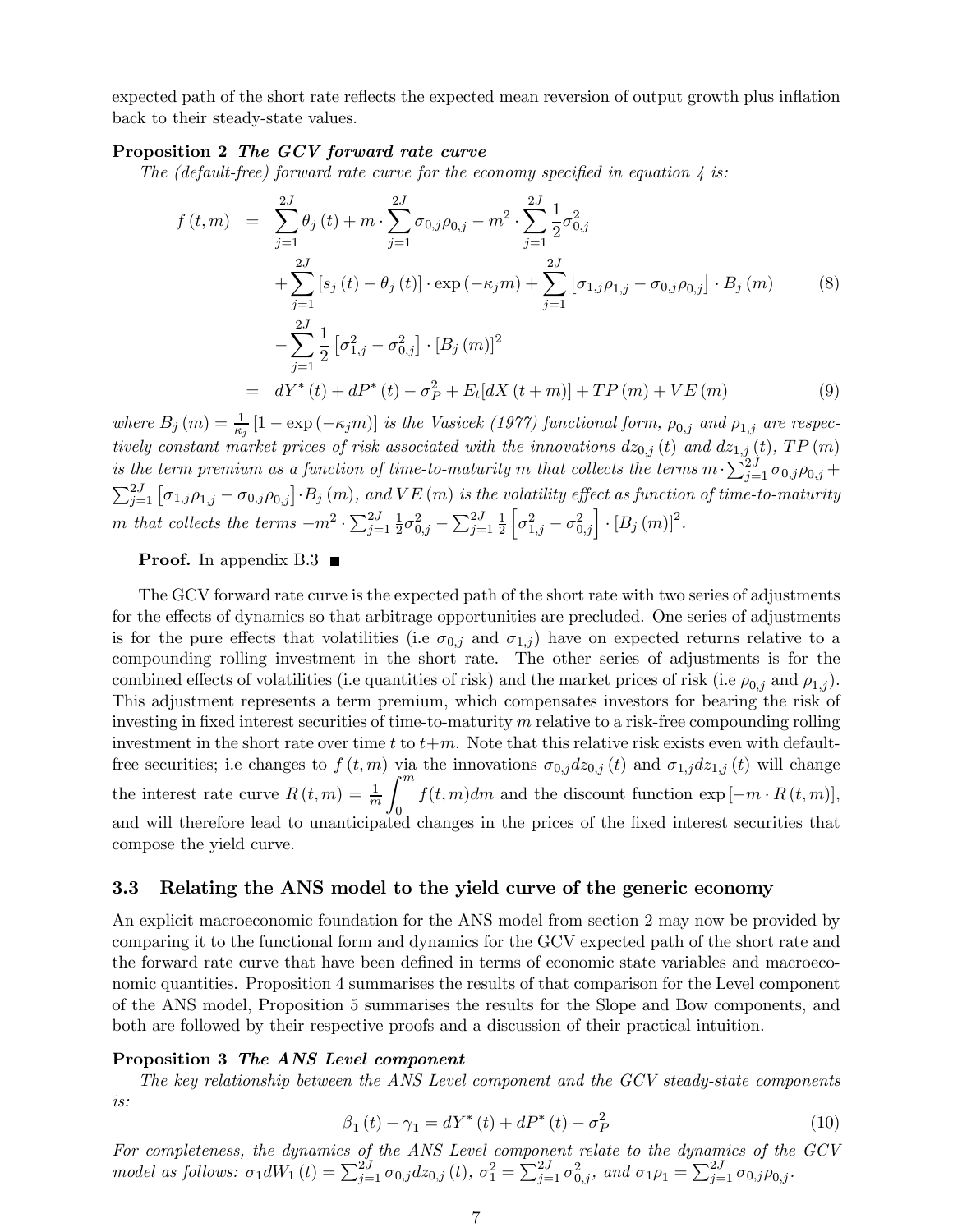**Proof.** The only component that is constant by future horizon in equation 2 is  $\lambda_1(t) \cdot q_1(\phi, m) =$  $\lambda_1(t) = \beta_1(t) - \gamma_1$ . Equating the latter to the components that are constant by future horizon in equations 6 and 7 gives  $\beta_1(t) - \gamma_1 = \sum_{j=1}^{2J} \theta_j(t) = dP^*(t) + dY^*(t) - \sigma_P^2$ . Regarding dynamics: equating the stochastic components of  $\beta_1(t)$  and  $dP^*(t) + dY^*(t)$  gives  $\sigma_1 dW_1(t) =$  $\sum_{j=1}^{2J} \sigma_{0,j} dz_{0,j} (t)$ ; equating the components of  $m^2$  from equations 3 and 8 gives  $\sigma_1^2 \cdot h_1 (\phi, m) =$  $\sigma_1^2 \cdot \frac{1}{2} m^2 = m^2 \cdot \sum_{j=1}^{2J} \frac{1}{2} \sigma_{0,j}^2$ , and so  $\sigma_1^2 = \sum_{j=1}^{2J} \sigma_{0,j}^2$ ; and equating the components of m from equations 3 and 8 gives  $\sigma_1 \rho_1 m = m \cdot \sum_{j=1}^{2J} \sigma_{0,j} \rho_{0,j}$ , and so  $\sigma_1 \rho_1 = \sum_{j=1}^{2J} \sigma_{0,j} \rho_{0,j}$ .

Hence, the Level coefficient from the ANS model equates to within a parametric term premium to steady-state output growth plus steady-state inflation less inflation variance within the GCV economy. Moreover, the entire Level component of the ANS forward rate curve including the effects of dynamics, i.e  $\sigma_1 \rho_1 m + \beta_n (t) - \sigma_1^2 \cdot \frac{1}{2} m^2$ , equates to the entire steady-state component of the GCV forward rate equation, i.e the first line of equation 8. The latter correspondence carries through to the interest rate curves and discount functions for the ANS and GCV models, and so ensures that when yield curve data for default-free securities observed at time  $t$  are fitted using the ANS model, the Level coefficient  $\beta_1(t)$  will be a consistent estimate to within the term premium  $\gamma_1$  of the sum of the steady-state components of the GCV model as at time t.

#### Proposition 4 The ANS Slope and Bow components

The key relationship between the ANS Slope and Bow components and the non-steady-state GCV components is:

$$
-\sum_{n=2}^{3} \left[\beta_n(t) - \gamma_n\right] \cdot g_n\left(\phi, m\right) \simeq E_t[dX(t+m)]\tag{11}
$$

For completeness, the dynamics of the ANS Slope and Bow components relate to the GCV model as  $\text{follows: } \sum_{n=2}^{3} \sigma_n \cdot g_n(\phi, m) \cdot dW_n(t) \simeq -\sum_{j=1}^{2J} \left[ \sigma_{1,j} dz_{1,j}(t) - \sigma_{0,j} dz_{0,j}(t) \right] \cdot \exp(-\kappa_j m) , \sum_{n=2}^{3} \sigma_n^2 \cdot$  $h_2(\phi, m) \simeq -\sum_{j=1}^{2J} \frac{1}{2}$ 2  $\left[\sigma_{1,j}^2-\sigma_{0,j}^2\right]\cdot\left[B_j\left(m\right)\right]^2$ , and  $\sum_{n=2}^3\gamma_n\cdot g_n(\phi,m)\simeq\sum_{j=1}^{2J}\left[\sigma_{1,j}\rho_{1,j}-\sigma_{0,j}\rho_{0,j}\right]$ .  $B_i(m)$ .

**Proof.** Equating the non-steady-state components of equations 6 and 7,  $E_t[dX(t+m)] =$  $\sum_{j=1}^{2J} [s_j(t) - \theta_j(t)] \cdot \exp(-\kappa_j m)$ . Define  $\phi = \text{median}(\kappa_j)$ , which is a positive constant because all  $\kappa_j$  are positive constants. Expressing  $\kappa_j = \phi(1 + \Delta_j)$ , where  $\Delta_j$  is the relative difference of  $\kappa_j$  from  $\phi$ ,  $\sum_{j=1}^{2J} [s_j(t) - \theta_j(t)] \cdot \exp(-\kappa_j m) = \exp(-\phi m) \cdot \sum_{j=1}^{2J} [s_j(t) - \theta_j(t)] \cdot \exp(-\Delta_j \phi m)$ . The first-order Taylor expansion of exp  $(-\Delta_j \phi m)$  around  $\Delta_j = 0$  is exp  $(-\Delta_j \phi m) \simeq 1 - \Delta_j \phi m$ , and so  $E_t[dX(t+m)] \simeq \exp(-\phi m) \cdot \left[ \sum_{j=1}^{2J} \left[ s_j(t) - \theta_j(t) \right] - \phi m \cdot \sum_{j=1}^{2J} \left[ s_j(t) - \theta_j(t) \right] \Delta_j \right]$ . The latter may be expressed using the functions of future horizon  $m$  for the ANS expected path of the short rate from equation 2; i.e  $E_t[dX(t+m)] \approx \left[ -\sum_{j=1}^{2J} [s_j(t) - \theta_j(t)] \cdot (1 - \frac{1}{2}\Delta_j) \right]$ .  $[- \exp(-\phi m)] + \left[ -\sum_{j=1}^{2J} [s_j(t) - \theta_j(t)] \frac{1}{2} \Delta_j \right] \cdot [- \exp(-\phi m) (-2\phi m + 1)] = \lambda_2(t) \cdot g_2(\phi, m) + \lambda_3(t)$  $g_3 (\phi, m) = [\beta_2 (t) - \gamma_2] \cdot [- \exp(-\phi m)] + [\beta_3 (t) - \gamma_3] \cdot [- \exp(-\phi m) (-2\phi m + 1)].$  Hence,  $\beta_2 (t) \gamma_2 = -\sum_{j=1}^{2J} [s_j(t) - \theta_j(t)] \cdot (1 + \frac{1}{2}\Delta_j)$  and  $\beta_3(t) - \gamma_3 = -\sum_{j=1}^{2J} [s_j(t) - \theta_j(t)] \frac{1}{2}\Delta_j$ . Regarding dynamics, the stochastic components of the GCV model are  $-\sum_{j=1}^{2J} [\sigma_{1,j}dz_{1,j}(t) - \sigma_{0,j}dz_{0,j}(t)]$ .  $\exp(-\kappa_j m)$ , which may be approximated as  $\sum_{n=2}^{3} \sigma_n \cdot g_n(\phi, m) \cdot dW_n(t)$  by following the first-order Taylor expansion approach outlined above. Finally, Krippner (2006) has already shown that the components  $\sum_{n=2}^{3} \lambda_n(t) \cdot g_n(\phi, m)$  and  $\sum_{n=2}^{3} \sigma_n \cdot g_n(\phi, m) \cdot dW_n(t)$  within the HJM framework produce a term premium component  $\sum_{n=2}^3 \gamma_n \cdot g_n(\phi, m)$  and a volatility effect  $\sum_{n=2}^3 \sigma_n^2 \cdot h_2(\phi, m)$ . Matching these respectively to their non-steady-state GCV counterparts gives  $\sum_{n=2}^3 \gamma_n \cdot g_n(\phi, m) \simeq$  $\sum_{j=1}^{2J} [\sigma_{1,j}\rho_{1,j} - \sigma_{0,j}\rho_{0,j}] \cdot B_j(m)$  and  $\sum_{n=2}^{3} \sigma_n^2 \cdot h_2(\phi,m) \simeq -\sum_{j=1}^{2J} \frac{1}{2}$ 2  $\left[\sigma_{1,j}^2 - \sigma_{0,j}^2\right] \cdot [B_j(m)]^2.$ 

The first level of intuition on the result above is that, because the Level components of the ANS model equate to the steady-state components of the GCV model, the "remainder" of the defaultfree yield curve as estimated by the ANS model (i.e the Slope plus Bow components plus the yield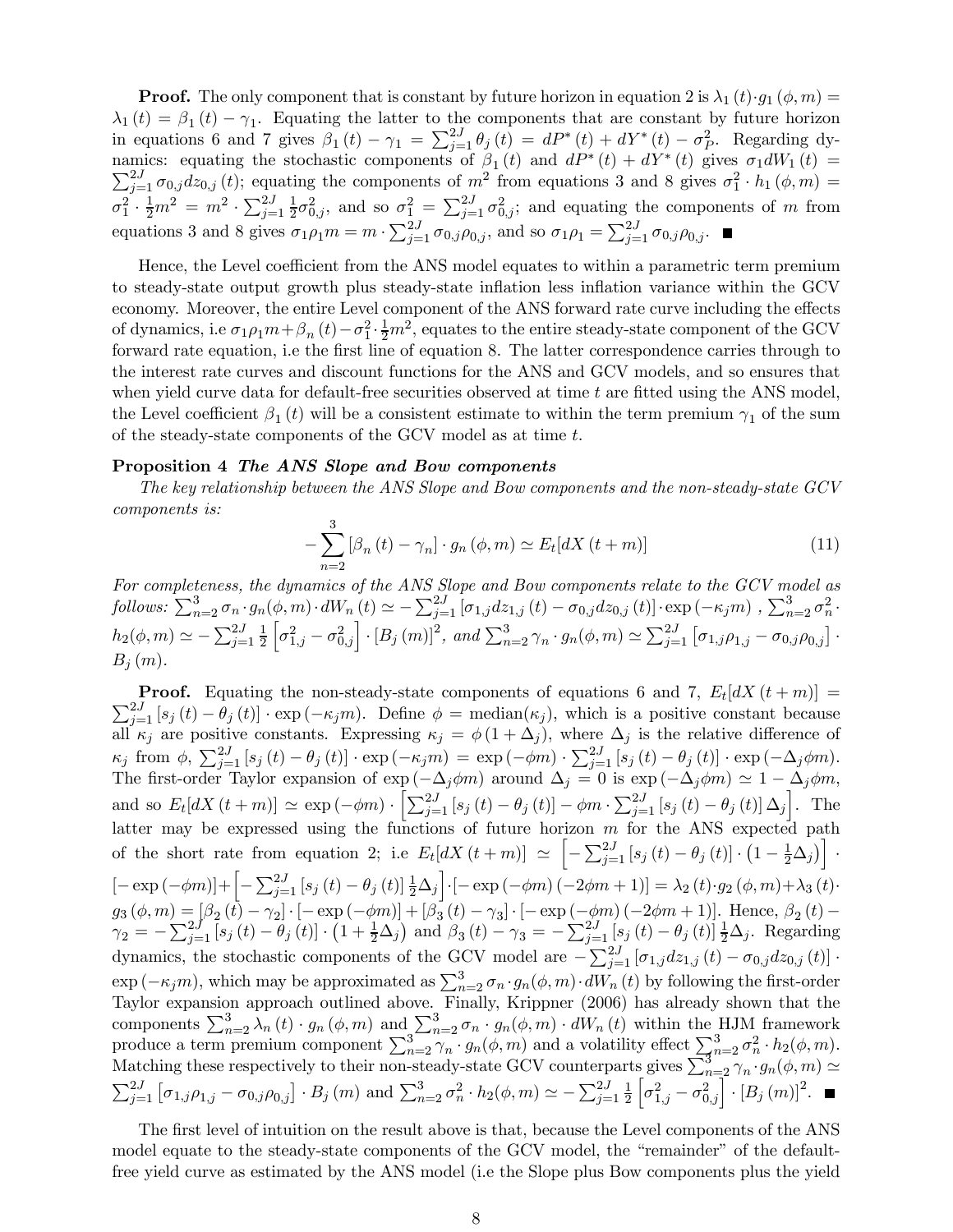residuals) must therefore reflect the non-steady-state components of the GCV model relative to their steady-state components. More precisely, the proof for Proposition 4 shows that the combination of the ANS Slope plus Bow components equates to within a parametric term premium function to the first-order Taylor approximation around the median value of the mean reversions  $\kappa_i$  of the 2J state variables relative to their steady-state values within the GCV economy. Hence, the ANS yield residuals correspond to the second-order and higher terms from the Taylor expansion of the GCV model rate, which may be assumed to negligible given the close empirical fit of the ANS model (and NS models generally) to observed yield curve data.7

In summary then, using just three state variables  $\beta_1(t)$ ,  $\beta_2(t)$ , and  $\beta_3(t)$ , and two free parameters  $\phi$  and  $\rho_1$ , the ANS forward rate curve provides a practically-tenable representation of the generic GCV forward rate curve containing 2J state variables with associated standard deviations and market prices of risk, 2J steady-state variables with associated standard deviations and market prices of risk,  $2J$  mean-reversion parameters, and  $J$  inflation variance parameters.<sup>8</sup> The ANS model therefore provides a reduction in dimensionality that is commonly undertaken using latent factor models for the yield curve, such as in Ang and Piazzesi (2003) and in the Diebold et al. (2006) application of the NS model, but with a theoretical justification for the ANS components via the precise first-order approximation to the GCV model. The aggregation of the GCV state variables and steady-state variables into four macroeconomic quantities (i.e steady-state output growth, steady-state inflation, output growth, and inflation) then provides the macroeconomic foundation for the ANS model.

## 4 Econometric relationships for the ANS model coefficients, and inflation and output growth

The ANS framework (i.e the ANS model from section 2 with its macroeconomic foundation from section 3) has an obvious connection to the field of macro-finance, given that it offers a theoreticallyrigorous yet parsimonious and intuitive connection between the yield curve, output growth, and inflation. As a simple and practical illustration of applying it as a macro-finance tool, the ANS framework is used in this section to derive theoretical econometric relationships between the yield curve, output growth, and inflation. This essentially requires converting the ANS framework relationships in continuous time to discrete-time, and an annual basis is used to make for ready comparison to the existing empirical macro-finance literature.<sup>9</sup>

The elements of equation 10 are all contemporaneous, and so its discrete-time version may simply be written as:

$$
\beta_{1,t} - \left[\Delta Y^*(t) + \Delta P^*(t)\right] = \alpha^* + \varepsilon_t^*
$$
\n(12)

where  $\beta_{1,t}$  is the annual average of the estimated Level coefficients over the prior year to time t,  $\Delta Y^*(t)$  is annual steady-state output growth to time t,  $\Delta P^*(t)$  is annual steady-state inflation to

This implies that  $|\Delta_j|$  < 1. Note also that the ANS model could be extended arbitrarily by adding higher-order exponential-polynomial functions, which would correspond to additional terms in the Taylor approximation of the non-steady state components of the GCV model. In this sense, the approximation of the GCV model with the ANS model is "natural". Conversely, arbitrary approximations based on other functions, e.g simple polynomials as in McCulloch (1971) or Chebyshev polynomials as in Pham (1998), are "unnatural" because the addition of each higher-order term does not directly correspond to an extra term in the Taylor expansion.

<sup>&</sup>lt;sup>8</sup>For example, even a minimal CGV model based on a single industry with a single factor of production (i.e  $J = 1$ ) would require two state variables (output and inflation), two steady-state variables, and 11 parameters. A more sophisticated specification based on just two industries and the three typical factors of production (i.e capital, labour, and total factor productivity) would give six factors of production (i.e  $J = 6$ ), and would require 12 state variables, 12 steady-state variables, and 66 parameters.

<sup>9</sup>Of course, the ANS framework would be applicable to any other time-step and horizon (and to forward horizons) by straightforward modifications to the derivation in this section.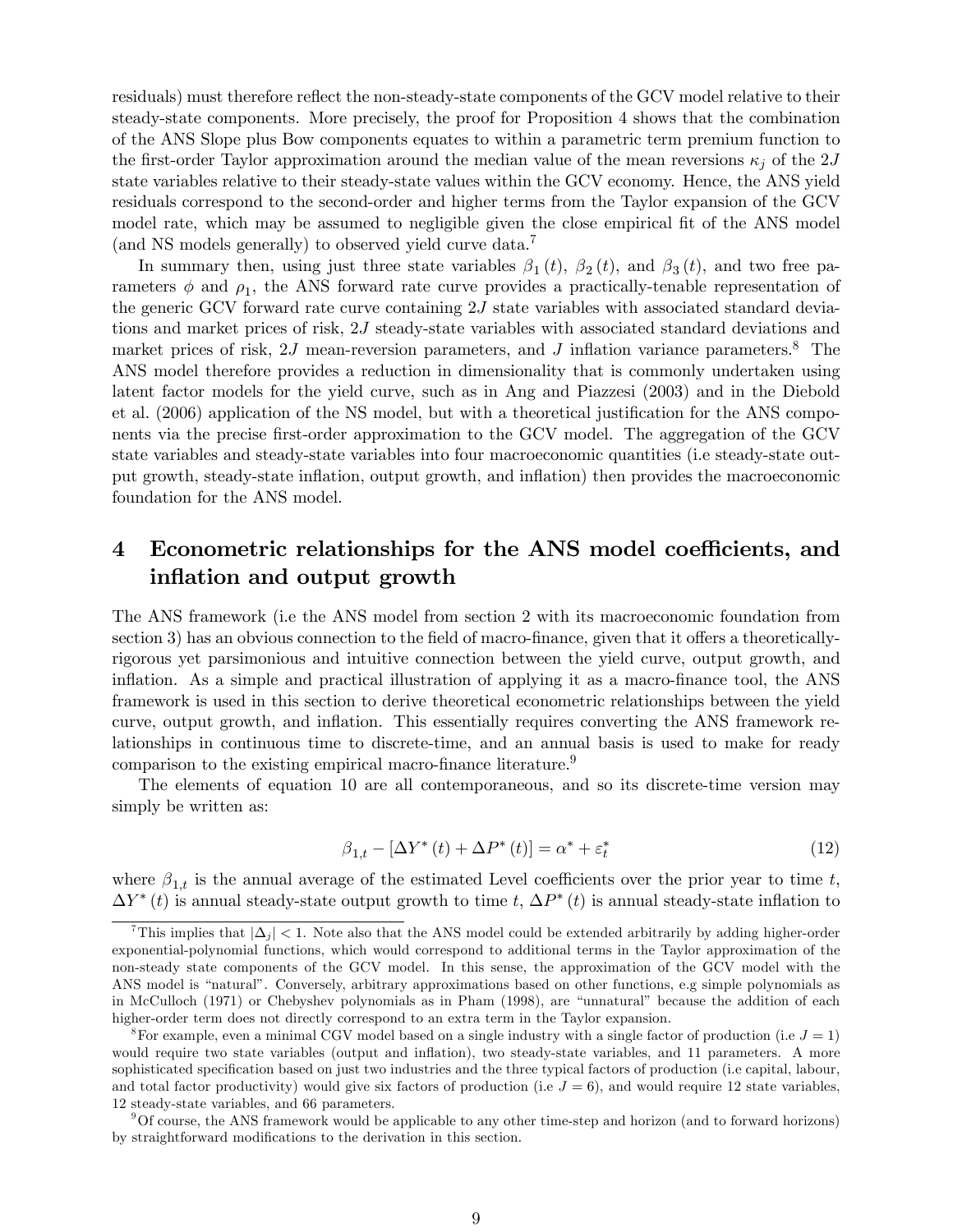time  $t,^{10}$   $\alpha^*$  captures the parameters  $\gamma_1$  and  $\sigma_P^2$  and any other systematic differences between  $\beta_{1,t}$ and  $[\Delta Y^*(t) - \Delta P^*(t)]$  (e.g persistent measurement biases in the macroeconomic data), and  $\varepsilon_t^*$ captures any time-varying components (e.g subsequent revisions to macroeconomic data). Assuming  $\varepsilon_t^*$  to be stationary, equation 12 represents a (1,-1) cointegrating relationship between  $\beta_{1,t}$  and  $[\Delta Y^*(t) - \Delta P^*(t)]$ . Note that all of the data in equation 12 are Gaussian processes, and so OLS estimation and standard unit root tests are applicable.

Equation 11 is an intertemporal relationship between the estimated Slope and Bow coefficients at time t and  $E_t[dX(t+m)]$ , the expected path of the deviation of output growth plus inflation from their steady-state values over time t to  $t+m$ . The discrete-time measure for the latter on an annual basis (i.e future horizon  $m = 1$ ) is  $E_t [\Delta X(t+1)] = E_t[\Delta Y(t+1) + \Delta P(t+1) - \Delta Y^*(t+1) \Delta P^*(t+1)$ , where the quantity on the right-hand side is the expected annual change of  $dY(t)$ and  $dP(t)$  less  $dY^*(t)$  and  $dP^*(t)$ . The corresponding quantity for the left-hand side of equation

11 may be calculated directly for arbitrary m as  $-\frac{1}{m}$  $\int_0^{t+m}$ t  $\sqrt{ }$  $\frac{3}{\sqrt{2}}$  $n=2$  $[\beta_n(t) - \gamma_n] \cdot g_n(\phi, m)$ 1  $dm =$ 

 $\left[\beta_n\left(t\right)-\gamma_n\right]\cdot \sum^3$  $q_n(m)$ , where  $q_n(m) = -\frac{1}{m}$  $\int$ <sup>m</sup> 0  $g_n(\phi, m)dm$ , and the two required integrals are

 $q_2(m) = -\frac{1}{\phi m} [\exp(-\phi m) - 1],$  and  $q_3(m) = \frac{1}{\phi m} [2\phi m \exp(-\phi m) + \exp(-\phi m) - 1].$  For the yearahead horizon (i.e  $m = 1$ ) in this application and using  $\phi = 1.03$  as obtained in the empirical application of the following section,  $q_2(1) = 0.6231$  and  $q_3(1) = 0.0878$ . Hence, the resulting relationship between  $E_t \left[ \Delta X(t+1) \right]$  and the estimated Slope and Bow coefficients at time t is:

$$
E_t \left[ \Delta X \left( t + 1 \right) \right] = \alpha_{0,1} + \alpha_{1,1} \cdot \left[ \beta_2 \left( t \right) \cdot q_2 \left( 1 \right) + \beta_3 \left( t \right) \cdot q_3 \left( 1 \right) \right] + \varepsilon \left( t + 1 \right) \tag{13}
$$

where  $\alpha_{0,1}$  captures the parameters  $[\gamma_2 \cdot q_2 (1) + \gamma_3 \cdot q_3 (1)]$  and any other systematic effects, and  $\varepsilon$  (t + 1) captures any time-varying effects. All of the data in equation 13 are Gaussian processes, and so OLS estimation is applicable.

There are close parallels between the econometric relationships derived above and the OLS regressions and Diebold et al. (2006) VAR that have been applied within the existing empirical macro-finance literature. Firstly, the cointegrating relationship in equation 12 is the same form as typical tests for (1,-1) cointegration between term interest rates and inflation as motivated by the Fisher hypothesis. Equation 12 also embeds the two-way relationship established in Diebold et al. (2006) between inflation and the NS Level coefficient  $\beta_1^{\text{NS}}(t)$ , assuming (reasonably) that any effects of not consistently accounting for dynamics in  $\beta_1^{NS}(t)$  are relatively minor compared to the typical variation in  $\beta_1(t)$  over time. Secondly, the relationship in equation 13 is the same form as typical intertemporal OLS regressions of current annual output growth or current annual inflation on the lagged slope of the yield curve; i.e  $\Delta Y(t)$  or  $\Delta P(t) = \alpha_0 + \alpha_1 \cdot [\text{GS10}(t-L) - \text{TB3}(t-L)] + \varepsilon_t$ , where  $L$  represents the lag length (typically four quarters). Equation 13 also embeds the two-way relationships established in Diebold et al. (2006) between output growth or inflation and the NS Slope coefficient, again assuming  $\beta_2^{NS}(t)$  moves similarly to  $\beta_2(t)$  over time.

Importantly, however, the ANS framework adds a succinct theoretical basis for why the data should support those empirically-established relationships. Regarding cointegration, inflation and the long-maturity level of the yield curve (as captured by term interest rates or the  $\beta_1^{NS}(t)$  coefficient) both reflect the process for expected long-term inflation. Regarding the intertemporal regressions, future output growth (or future inflation) and the shape of the yield curve (as captured by  $[\text{GS10}(t)$ -TB3 $(t)$ ] or the  $\beta_2^{NS}(t)$  coefficient) both reflect the process for expected short-term output growth (or expected short-term inflation). The succinct theoretical basis provided by the ANS framework also highlights how the empirical relationships may be undermined (aside from

$$
{}^{10}\text{Formally and for arbitrary } m, \frac{1}{m} \int_{t-m}^{t} \beta_1(u) du \text{ corresponds to } \frac{1}{m} \int_{t-m}^{t} \left[ dY^*(u) + dP^*(u) \right] du. \text{ For } m = 1,
$$
  

$$
\int_{t-1}^{t} \beta_1(u) du = \beta_{1,t} \text{ and } \int_{t-1}^{t} \left[ dY^*(u) + dP^*(u) \right] du = \left[ \Delta Y^*(t) + \Delta P^*(t) \right].
$$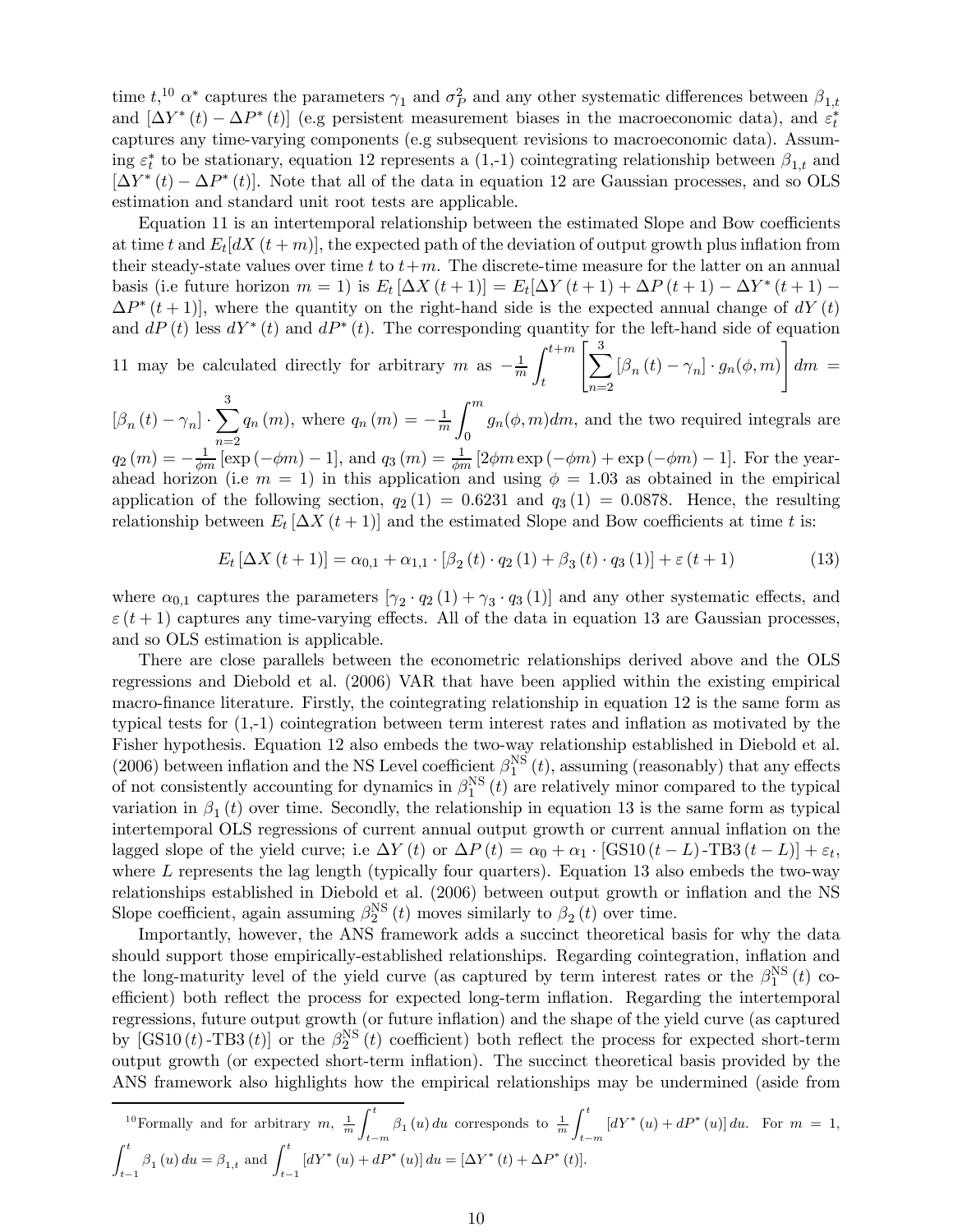measurement errors), i.e: (1) when expectations of output growth and inflation are not efficiently incorporated into the yield curve; (2) when those expectations prove inaccurate (i.e if "shocks" to output growth and/or inflation are relatively large); and (3) when changes to term premia and volatilities become a material consideration.

Finally, the econometric relationships derived via the ANS framework suggest several extensions to the relationships estimated in the existing empirical macro-finance literature. Firstly, decomposing future output growth and inflation data into short-term and long-term components should improve the empirical correlations with yield curve data. Secondly, yield curve data should relate better to economy-wide measures of inflation, rather than to consumer price inflation measures. Thirdly, the VAR application of Diebold et al. (2006) finds no statistically-significant relationship between inflation or output growth and the Bow (or Curvature) coefficient  $\beta_3^{NS}(t)$  in its own right, but the ANS framework suggests that  $\beta_3^{NS}(t)$  should play a role in relating the shape of the yield curve to future inflation and output growth.

### 5 An empirical application to US data

This section estimates the econometric relationships derived from the ANS model framework using US data. To make the results directly comparable to the existing empirical macro-finance literature, the analysis is undertaken in-sample using annual data at a quarterly frequency. Section 5.1 outlines that data, and section 5.2 discusses the results of the estimations.

#### 5.1 Description of the yield curve, output growth, and inflation data

The interest rate data used in the empirical application are the monthly averages of the federal funds rate, the 3-month Treasury bill rate, and the 1-year, 3-year, 5-year, 10-year, and 20-year or 30-year constant-maturity bond rates, $^{11}$  all obtained from the online Federal Reserve Economic Database (hereafter the FRED) on the Federal Reserve Bank of St. Louis website. The sample period is July 1954 (the first month federal funds rate data is available) to February 2008 (the last month available at the time of the analysis), giving 644 monthly observations of the yield curve.

The monthly time series of ANS Level, Slope, and Bow coefficients derived from the yield curve data have already been illustrated in figure 4, and these were calculated following the method outlined in appendix C of Krippner (2006). To briefly summarise, the federal funds rate and the 3-month Treasury bill rate have defined zero-coupon cashflows (i.e settlement price with principle plus interest at maturity), and the government bond cashflows assume that the yield-to-maturity corresponds to a par semi-annual bond (settlement price of 1, six-monthly coupons of half the yield-to-maturity, and principle of 1 plus coupon at maturity). The estimation of  $\beta_1(t)$ ,  $\beta_2(t)$ , and  $\beta_3(t)$  for each yield curve observation is undertaken via the least squares minimisation of discounted cashflows with given values of  $\phi$  and  $\rho_1$ , and estimates of  $\sigma_1$ ,  $\sigma_2$ , and  $\sigma_3$  obtained as the annualised standard deviations of changes in the coefficients  $\beta_1(t)$ ,  $\beta_2(t)$ , and  $\beta_3(t)$  from an initial pass of the entire historical yield curve data series with all  $\sigma_n = 0$ . A grid search is used to determine that the point estimates of the free parameters  $\phi = 1.03$  and  $\rho_1 = 2.66\%$  provide the best overall fit to the entire historical yield curve data series, and the associated point estimates of the annualised standard deviations are  $\sigma_1 = 0.77\%$ ,  $\sigma_2 = 2.26\%$ , and  $\sigma_3 = 1.74\%$ .

The data series  $\beta_{1,t}$  is then calculated as the twelve-month trailing average of  $\beta_1(t)$ , and taking the last month of each quarter provides the relevant quarterly data (214 observations) for  $\beta_{1,t}$ ,  $\beta_2(t)$  and  $\beta_3(t)$  in equations 12 and 13.

Direct measurements of the idealised GCV macroeconomic quantities in equations 12 and 13 are not available over the full time period,<sup>12</sup> and so proxy data are necessarily required. Hence, the

 $\frac{11}{20}$ -year data is unavailable from January 1987 to September 1993, and so 30-year data (with a 30-year maturity) is used during this period for the estimation of the ANS model.

 $12$  For example, the Survey of Professional Forecasters data from the Philidelphia Federal Reserve website only contains long-term (i.e 10-year) expectations of inflation and output growth from 1991.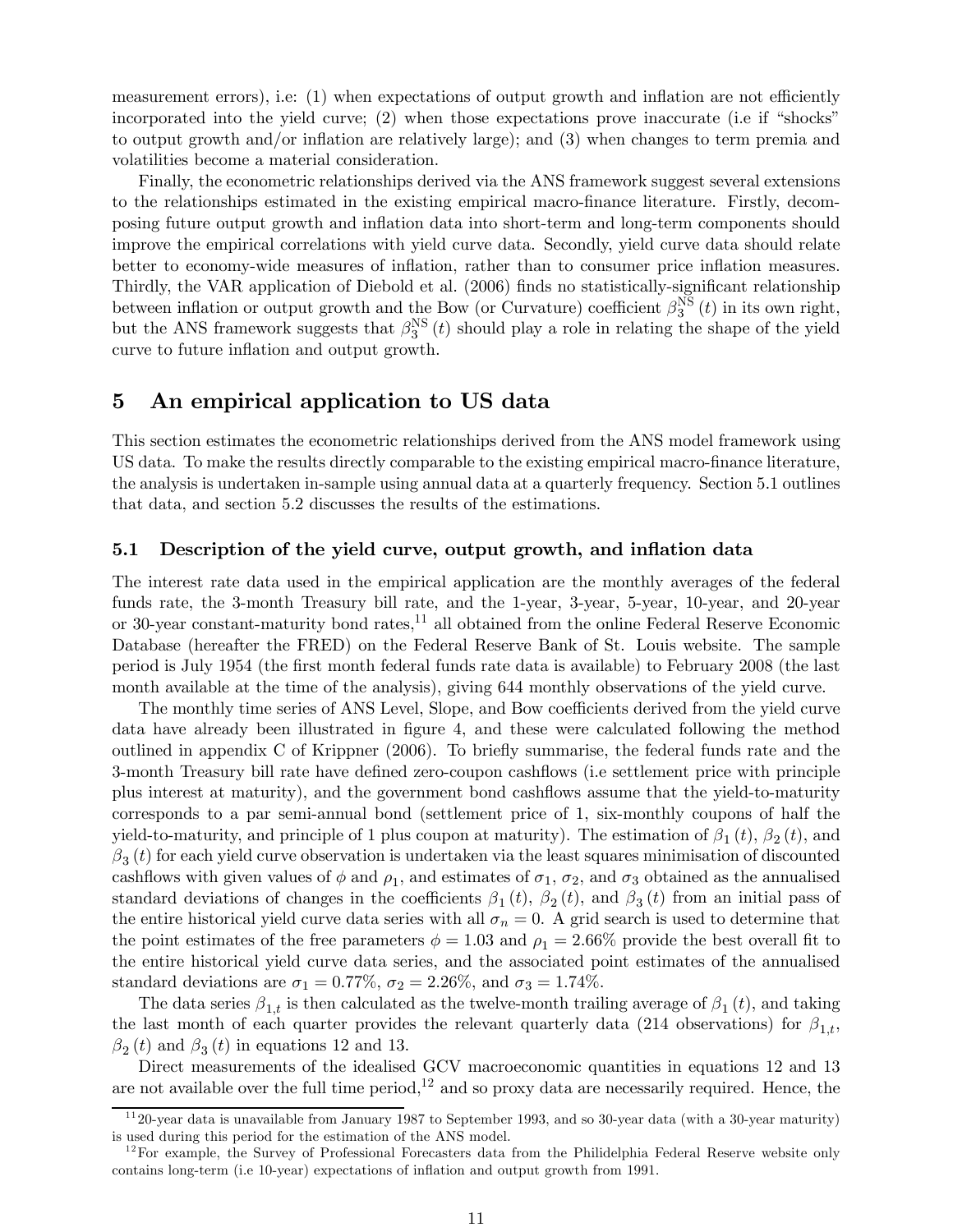proxy for steady-state output growth  $\Delta Y^*(t)$  is the annual change in the Congressional Budget Office potential GDP (see Congressional Budget Office (2001) for calculation details), and the proxy for steady-state inflation  $\Delta P^*(t)$  is the annual change in the GDP deflator.

Following the existing empirical literature, e.g see Estrella et al. (2003), equation 13 may be estimated using realised values of  $\Delta X(t)$  regressed against the values of  $\beta_2(t) \cdot q_2(1) + \beta_3(t) \cdot q_3(1)$ lagged four quarters. From the previous section,  $\Delta X(t) = \Delta Y(t) + \Delta P(t) - \Delta Y^*(t) - \Delta P^*(t)$ , and the proxies for  $\Delta Y^*(t)$  and  $\Delta P^*(t)$  have already been discussed. Output growth  $\Delta Y(t)$  is proxied by the annual change in GDP, and inflation  $\Delta P(t)$  is proxied by the annual change in the GDP deflator. Note that because  $\Delta P^*(t)$  and  $\Delta P(t)$  have been proxied by the same quantity,  $\Delta P^*(t) - \Delta P(t) = 0$ , and so  $\Delta X(t) = \Delta Y(t) - \Delta Y^*(t)$  for the empirical analysis in this article.

The quarterly index levels for the macroeconomic data series mentioned are available from the FRED, and annual changes are calculated from the logarithms of those levels. To allow a visual inspection of some of the relationships to be estimated, figure 5 plots the time series of  $\beta_{1,t}$  and  $[\Delta Y^*(t) + \Delta P^*(t)]$  data, and figure 6 plots the difference between those series. Figure 7 illustrates the time series of  $\Delta Y^*(t)$  and  $\Delta Y(t)$  that are used to calculate  $\Delta X(t)$ , and figure 8 plots  $\Delta X(t)$ and  $\left[\beta_2(t)\cdot q_2(1)+\beta_3(t)\cdot q_3(1)\right]$  lagged four quarters.

[ Figure 5 here ] [ Figure 6 here ], [ Figure 7 here ], [ Figure 8 here ]

As a further comparison to the existing empirical macro-finance literature, estimations analogous to equations 12 and 13 are also undertaken based on annual GDP growth and annual changes in the GDP deflator individually, and also using the original interest rate data rather than the ANS coefficients. Specifically, the additional interest data are the trailing annual average of the monthly 3-year government bond yield  $GS3(t)$  illustrated in figure 3 (hereafter denoted as  $AGS3<sub>t</sub>$ ), and the slope of the yield curve  $[GS10(t)-TB3(t)]$  from figure 3.

#### 5.2 Empirical results and discussion

Table 1 contains the results of standard augmented Dickey-Fuller (ADF) and Phillips-Perron (PP) unit root tests with an estimated constant for all of the data series used in the empirical analysis. The lag lengths for the ADF tests are the theoretical three quarters (given that annual data at a quarterly frequency induces MA(3) autocorrelation) and an automatic number of lags selected using the method from Hamilton (1994) p. 530, which resulted in lag lengths ranging from 0 to 26 quarters. Similarly, the Newey and West (1987) window widths for the PP tests are three quarters and an automatic window width selected using the method from Newey and West (1994), which resulted in window widths ranging from 7 to 11 quarters. Unit root tests for first differences are also undertaken as required, but with a theoretical lag length/window width of four quarters, and standard unit root tests are also applied when testing for cointegration, given that the cointegration vector of  $(1,-1)$  is imposed in all cases.

[ Table 1 here ]

The first point of note is that the ANS Level coefficient  $\beta_1(t)$  and its annual average  $\beta_{1,t}$ are highly persistent, in that they do not reject the unit root hypothesis. That matches the persistence of the macroeconomic variables, given that steady-state output growth  $\Delta Y^*(t)$ , steadystate inflation  $\Delta P^*(t)$ , and their sum  $[\Delta Y^*(t) + \Delta P^*(t)]$  also reject the hypothesis of a unit root. The first differences of  $\beta_1(t)$ ,  $\beta_{1,t}$ ,  $\Delta Y^*(t)$ ,  $\Delta P^*(t)$ , and  $[\Delta Y^*(t) + \Delta P^*(t)]$  all reject the unit root hypothesis, and so all have the same I(1) order of integration. This result confirms that the parsimonious random-walk specifications for the Level coefficient and the GCV steadystate variables within the ANS framework are appropriate/adequate representations of the data in practice.

The second point of note is that the hypothesis of  $\beta_{1,t}$  and  $[\Delta Y^*(t) + \Delta P^*(t)]$  being cointegrated with a  $(1,-1)$  vector is rejected. The analogous comparative tests for  $(1,-1)$  cointegration between  $\beta_{1,t}$  and  $\Delta P^*(t)$ , AGS3<sub>t</sub> and  $[\Delta Y^*(t) + \Delta P^*(t)]$ , and AGS3<sub>t</sub> and  $\Delta P^*(t)$  are also rejected. An inspection of the time series  $\beta_{1,t} - [\Delta Y^*(t) + \Delta P^*(t)]$  in figure 6 shows that the deviations between  $\beta_{1,t}$  and  $[\Delta Y^*(t) + \Delta P^*(t)]$  have averaged around zero for the entire sample, but there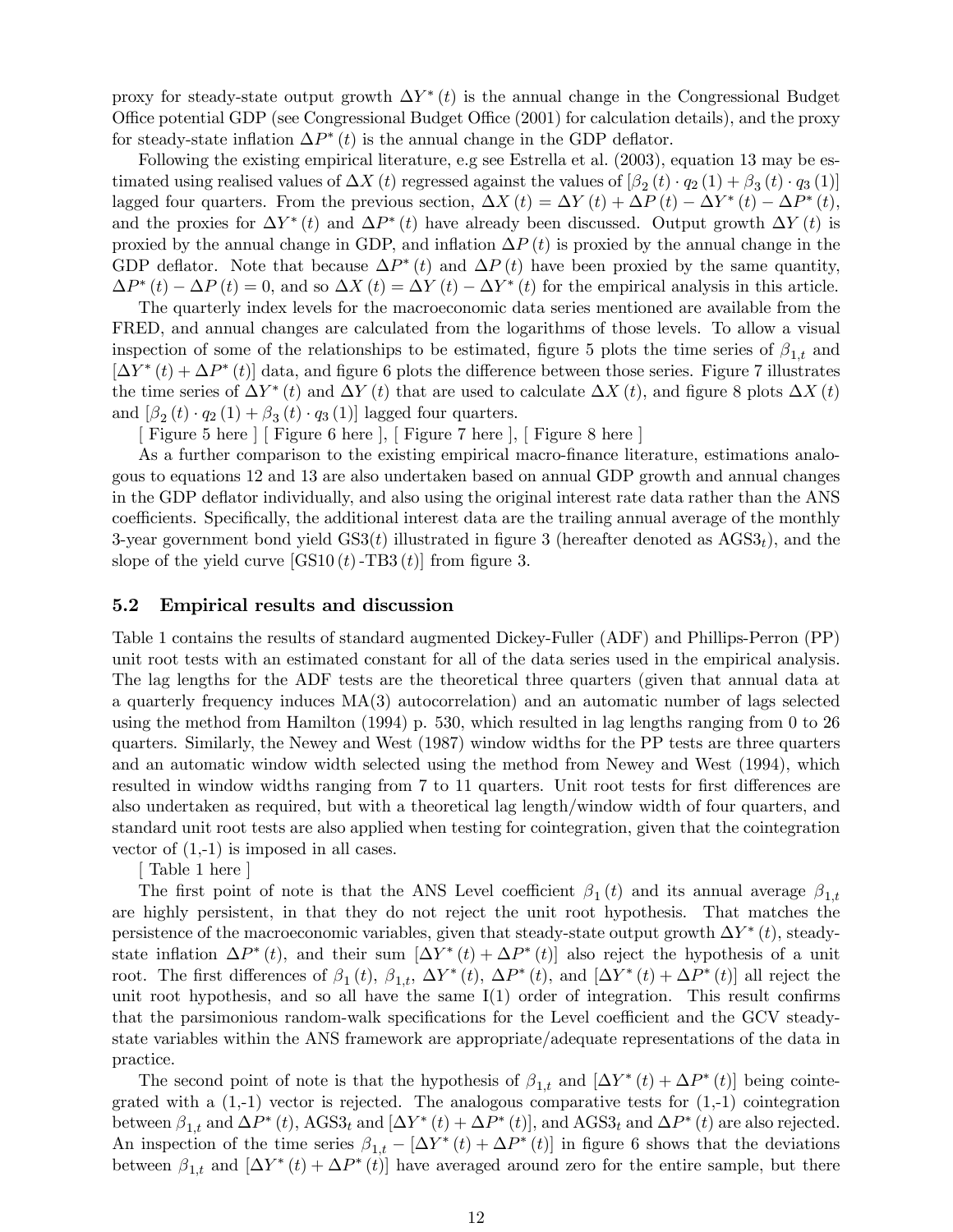was a highly persistent break from around the late 1970s/early 1980s. The latter is not surprising given the context of substantial change in the US economic and financial environment during the late-1970s to the mid-1980s. For example, a significant economic change was the Federal Reserve's Volcker-led disinflation from October 1979, and the subsequent maintenance of low inflation without the gold standard. Significant financial changes were progressive market deregulation, including eliminating interest rate restrictions and rationalising reserve requirements, and an increasing role for securitisation. Prior empirical work also mentions these reasons when establishing and documenting structural breaks between 1979:Q4 to 1984:Q1.<sup>13</sup>

The theoretical structure of the ANS framework would attribute the break to changes in the volatility and/or term premium for the Level coefficient, which in turn should correspond with changes to the risk parameters for steady-state growth plus steady-state inflation; i.e  $\sigma_1^2 = \sum_{j=1}^{2J} \sigma_{0,j}^2$ and  $\sigma_1 \rho_1 = \sum_{j=1}^{2J} \sigma_{0,j} \rho_{0,j}$  respectively (changes in the inflation variance  $\sigma_P^2$  may also contribute). The parsimony of the ANS framework also offers a convenient means for establishing and documenting those changes; i.e formally test for structural breaks in the time series  $\beta_{1,t}-[\Delta Y^*(t)+\Delta P^*(t)]$ based on supporting evidence from changes in the economic and financial environments that prevailed at the time, and re-estimate the ANS model over each of those periods to confirm that the volatilties and/or market prices of risk do change materially. However, such an investigation is beyond the scope of the simple illustration in this article, and remains to be undertaken in future work.

Regarding the non-Level coefficients, the ANS Slope and Bow coefficients are mean reverting, in that they each strongly reject the unit root hypothesis. That property carries through to  $\beta_2(t) \cdot q_2(1) + \beta_3(t) \cdot q_3(1)$ , and is consistent with the mean reversion in output growth  $\Delta Y(t)$ and output growth less potential output growth, i.e  $\Delta X(t) = \Delta Y(t) - \Delta Y^*(t)$ , given those series also strongly reject the unit root hypothesis.

Table 2 contains the results from estimating the regression in equation 13 and the analogous comparative regressions. All of the estimated standard errors are adjusted using the Newey and West (1987) technique with a window width of three quarters to correct for the effect of  $MA(3)$ autocorrelation induced in  $\varepsilon$  (t + 1) due to the use of intertemporal data with an annual horizon at a quarterly frequency.

[ Table 2 here ]

The first point of note is that the regression in equation 13 shows a strong relationship between  $\Delta X(t)$  and lagged  $\beta_2(t) \cdot q_2(1) + \beta_3(t) \cdot q_3(1)$ , with highly significant estimates of the coefficient  $\alpha_{1,1}$ . Similar results are obtained for the analogous comparative regressions of  $\Delta Y(t)$ on lagged  $\beta_2(t) \cdot q_2(1) + \beta_3(t) \cdot q_3(1)$ ,  $\Delta X(t)$  on lagged [GS10(t)-TB3(t)], and  $\Delta Y(t)$  on lagged  $[\text{GS10}(t)-\text{TB3}(t)]$ . The latter reproduces the standard result in the literature that  $[\text{GS10}(t)-\text{TB3}(t)]$ correlates strongly with future output growth, but as suggested by the ANS framework, the correlation with  $\Delta X(t)$  is even stronger.

The second point of note is the rejection of the hypothesis that  $\alpha_{1,1}$  has the predicted value of 1. An inspection of figure 8 shows evidence of a structural change for the relationship between  $\Delta X(t)$ and lagged  $\left[\beta_2(t)\cdot q_2(1)+\beta_3(t)\cdot q_3(1)\right]$  from around the late 1970s/early 1980s, and the context for that has already been discussed above. The ANS framework would suggest that the change is due to changes in the volatilties and/or the market prices of risk for the Slope and Bow coefficients, which should in turn correspond with changes to the risk parameters for output growth plus inflation relative to their steady-state values; i.e  $\sum_{n=2}^{3} \sigma_n^2 \cdot h_2(\phi, m) \simeq -\sum_{j=1}^{2J} \frac{1}{2}$ 2  $\left[\sigma_{1,j}^2-\sigma_{0,j}^2\right]\cdot[B_j\left(m\right)]^2$ and  $\sum_{n=2}^{3} \gamma_n \cdot g_n(\phi, m) \simeq \sum_{j=1}^{2J} [\sigma_{1,j} \rho_{1,j} - \sigma_{0,j} \rho_{0,j}] \cdot B_j(m)$  respectively. Once again, the ANS

 $13$  For example, based on statistical tests for unknown breakpoints, Estrella et al. (2003) identifies structural breaks in October 1979 and October 1982 when the yield curve is used as an indicator of future inflation, and in September 1983 when the yield curve is used as an indicator of future output. Using a similar technique, Aïssa and Jouini (2003) documents a break in the inflation process in June 1982, and Lai (2004) suggests a break between mid-1980 and early-1981. Jardet (2004) documents a break in the yield curve/output relationship in March 1984, and the yield curve forecasting application of Krippner (2006) implies a break in yield curve term premia between September 1979 and October 1982.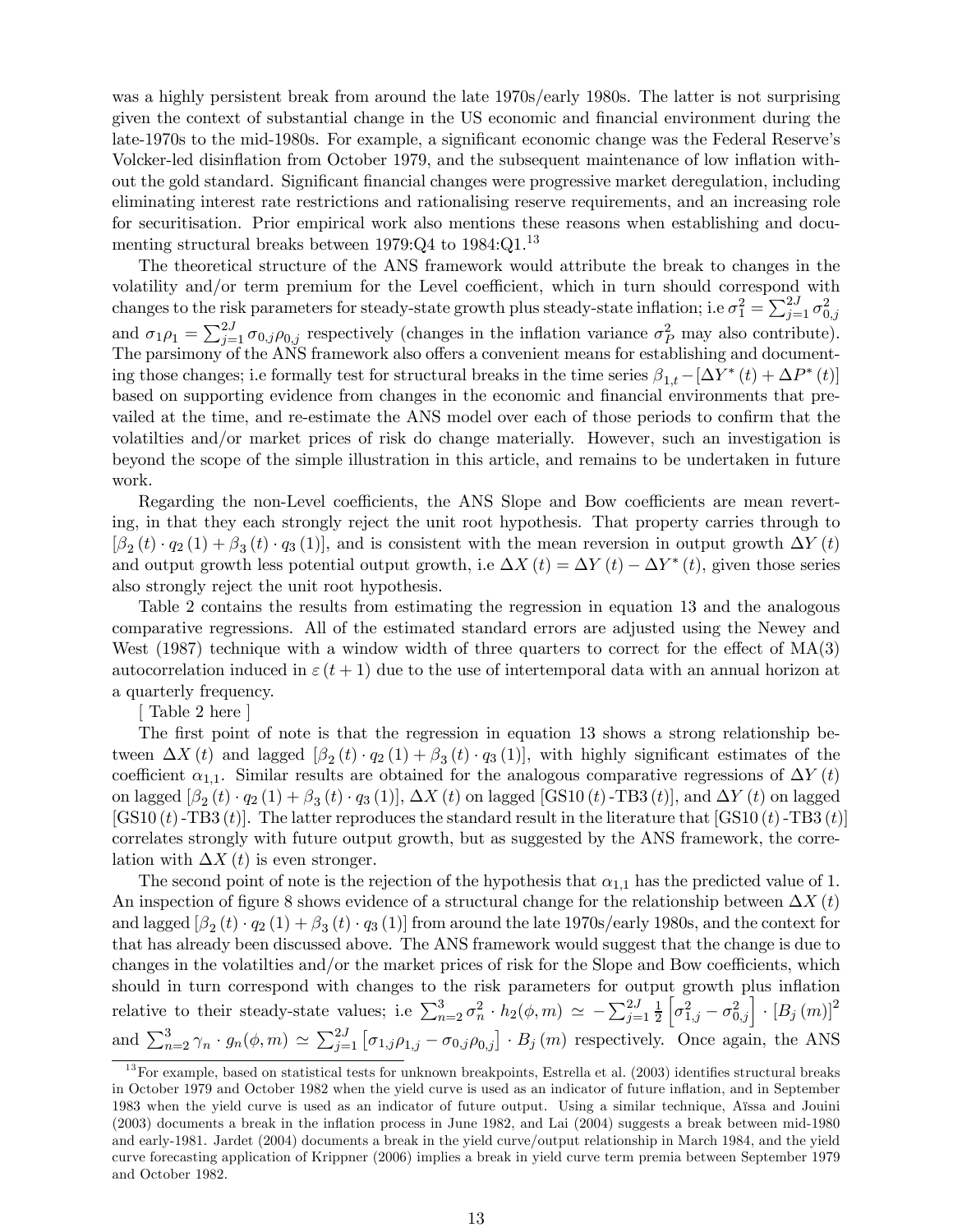framework offers a convenient means for further investigation of this aspect, but that is beyond the scope of this article and remains to be undertaken in future work.

Finally, note that the estimate of  $\alpha_{0,1}$  is significantly negative. This indicates that average term premia over the entire sample were materially positive; i.e the shape of the yield curve overstated future values of  $\Delta X(t)$  on average.

### 6 Conclusions and potential applications

The ANS framework (i.e the ANS model with its macroeconomic foundation) developed in this article establishes a formal theoretical justification for the NS approach to modelling the yield curve with simple components of time-to-maturity allowing for Gaussian dynamics. At the same time, the ANS framework also provides a theoretically-rigorous yet parsimonious and intuitive macro-finance tool. The simple and practical application in this article provides a ready interpretation of a series of empirical results from the macro-finance literature that relate the level and slope of the yield curve to output growth and inflation. However, the empirical application of the ANS framework also highlights that historical relationships between the yield curve, output growth, and inflation have been influenced by time-varying potential growth and especially by occasional and highly persistent changes to term premia. Investigating the latter within the ANS framework remains as a topic for future work.

The ANS framework, or straightforward extensions, may be applied more generally as a tool within macro-finance where the user is satisfied that a minimal model containing just the core variables of interest rates, output growth, and inflation with Gaussian dynamics is sufficient. An obvious example is extracting implied market expectations of output growth and inflation from the yield curve, particularly long-term inflation expectations with appropriate allowances for occasional changes in term premia. Or in reverse, the ANS framework could be used to assess the sensitivity of yield curve changes, and so the risk for fixed interest portfolios, to unanticipated changes in output growth and/or inflation (or suggest optimal positions for active views on data surprises). And given that the ANS framework is intertemporally-consistent and arbitrage-free, it also offers a means of valuing and hedging some of the macroeconomic derivatives that have been suggested by Shiller (1993 and 2003), and that have been provided to the market over recent years; e.g see Frankel and O'Neill (2002), Chicago Mercentile Exchange (2005), and Goldman Sachs (2005).

### A Deriving the GCV forward rate curve

This appendix proceeds in three sub-sections: (1) outlining the general relationship between the expected path of the short rate and the forward rate curve within the HJM framework;<sup>14</sup> (2) calculating the expected path of the short rate for the GCV economy; and (3) calculating the forward rate curve for the GCV economy via the HJM framework.

#### A.1 The HJM framework

HJM specifies the relationship between the forward rate curve and the short rate under the physical measure as:

 $14$ This sub-section is abbreviated from Krippner (2006) appendix A, but makes the important clarification that the notation is based on time and time-to-maturity, as used for the market models originally introduced in Brace, Gatarek and Musiela (1997) (hereafter BGM), rather than the HJM time and time-of-maturity notation. Specifically,  $f (t, m) = f_{\text{BGM}} (t, m) = f_{\text{HJM}} (t, t + m).$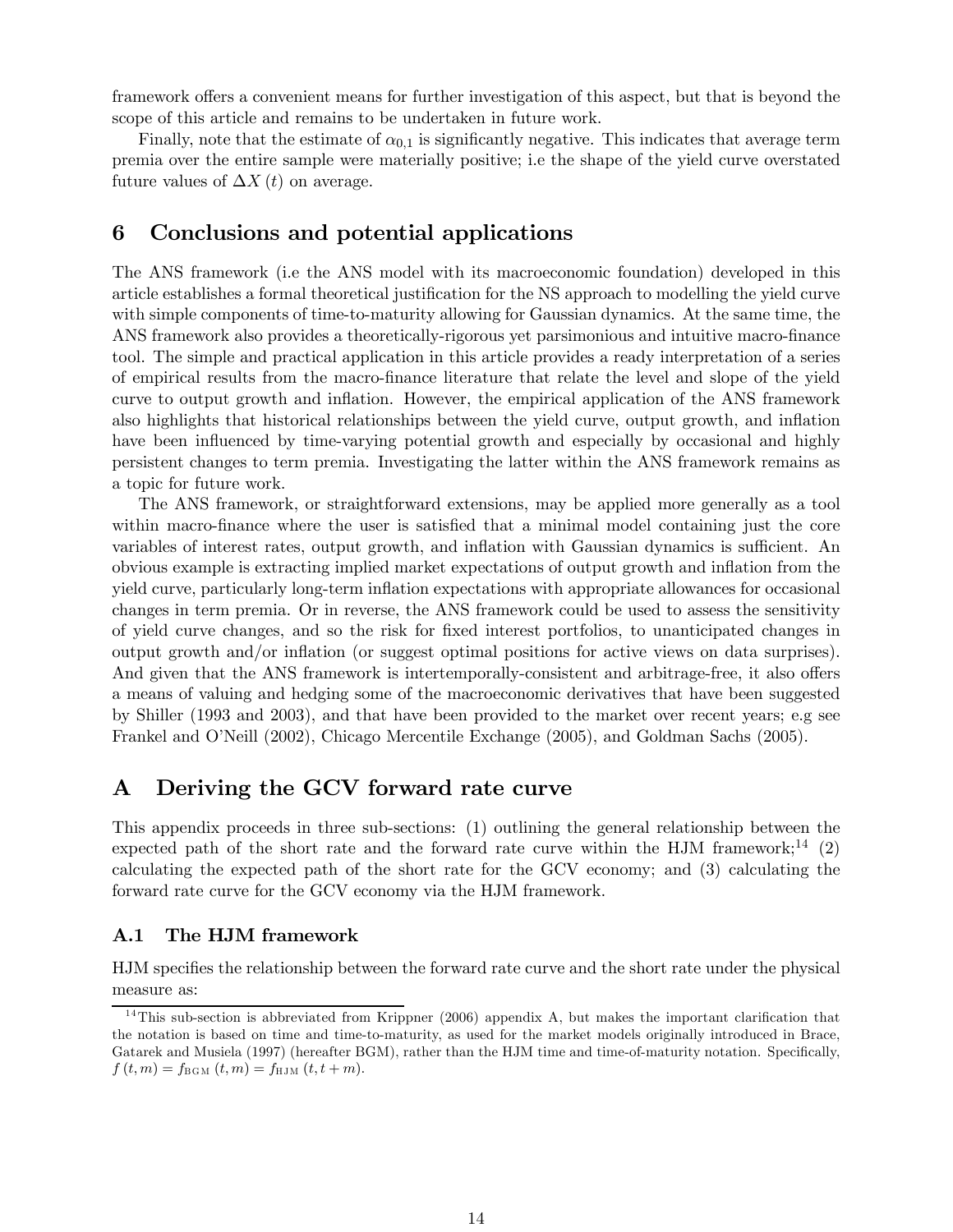$$
r(t+m) = f(t,m) + \sum_{n=1}^{N} \int_{0}^{m} \sigma_n(v,m) \left\{ \int_{v}^{m} \sigma_n(v,u) du \right\} dv - \sum_{n=1}^{N} \int_{0}^{m} \sigma_n(v,m) \rho_n dv + \sum_{n=1}^{N} \int_{t}^{t+m} \sigma_n(t,m) dW_n(t)
$$
(14)

where  $r(t + m)$  is the short rate at time t as a function of future horizon m (so  $t + m$  is a future point in time);  $f(t, m)$  is the forward rate curve at time t as a function of time-to-maturity m; N is the number of independent stochastic processes that impart instantaneous random changes to the forward rate curve;  $\sigma_n(v,m)$  is the volatility function for the process n;  $\rho_n$  is the market price of risk for the process n;  $dW_n(v)$  are independent Wiener variables under the physical measure; and u and v are dummy integration variables.

Applying the expectations operator as at time  $t$  to equation 14 and rearranging gives:

$$
f(t, m) = E_t [r(t + m)] + \sum_{n=1}^{N} \int_0^m \sigma_n(v, m) \rho_n dv - \sum_{n=1}^{N} \int_0^m \sigma_n(v, m) \left\{ \int_v^m \sigma_n(v, u) \, du \right\} dv \tag{15}
$$

where  $E_t$  [r  $(t+m)$ ] is the expected path of the short rate as at time t as a function of future horizon  $\boldsymbol{m}.$ 

#### A.2 The GCV expected path of the short rate

Heuristically, the expected path of the short rate for the GCV economy may be obtained by applying the expectations operator to equation 4 and solving the resulting ordinary differential equation in future time m. That is,  $E_t [ds_j (t + m)] = -\kappa_j \{E_t [ds_j (t + m)] - \theta_j (t)\} dm$ , which has the solution  $E_t [s_j (t + m)] = \theta_j (t) + [s_j (t) - \theta_j (t)] \cdot \exp(-\kappa_j m)$ , and summing over all j reproduces equation 6.

However, the presence of the stochastic process for the steady-state variables makes the calculation more subtle.<sup>15</sup> Hence, with reference to equation 4, define a point u so that  $t < u < t + m$  and  $ds_j(u) = -\kappa_j [s_j(u) - \theta_j(u)] du + \sigma_{1,j} dz_{1,j}(u)$ . This may be re-arranged as  $ds_j(u) + \kappa_j s_j(u) du =$  $\kappa_j \theta_j(u) du + \sigma_{1,j} dz_{1,j}(u)$  and expressed as  $d[s_j(u) \cdot \exp(\kappa_j u)] = \kappa_j \theta_j(u) \cdot \exp(\kappa_j u) du + \sigma_{1,j} \cdot$  $\exp(\kappa_j u) dz_{1,j}(u)$ . Integrating from t to  $t + m$  and taking the result for the lower limit of integration to the right-hand side gives the result:

$$
s_j(t+m) \cdot \exp(\kappa_j [t+m]) = s_j(t) \cdot \exp(\kappa_j t) + \kappa_j \int_t^{t+m} \theta_j(u) \cdot \exp(\kappa_j u) du + \int_t^{t+m} \sigma_{1,j} \cdot \exp(\kappa_j u) dz_{1,j}(u)
$$
 (16)

To evaluate  $\kappa_j \int_t^{t+m} \theta_j(u) \cdot \exp(\kappa_j u) du$ , first note that equation 4 defines  $d\theta_j(v) = \sigma_{0,j} dz_{0,j}(v)$ . Integrating from t to u and taking the result for the lower limit of integration to the righthand side gives  $\theta_j(u) = \theta_j(t) + \sigma_{0,j} \int_t^u dz_{0,j}(v)$ . Substituting this result into  $\kappa_j \int_t^{t+m} \theta_j(u)$ .  $\exp(\kappa_j u) du$  and expanding gives  $\kappa_j \theta_j(t) \int_t^{t+m} \exp(\kappa_j u) du + \kappa_j \sigma_{0,j} \int_t^{t+m} \exp(\kappa_j u) \left[ \int_t^u dz_{0,j}(v) \right] du$ . The first integral is  $\theta_j(t)$  [exp  $(\kappa_j u)$ ]<sup>t+m</sup> =  $\theta_j(t)$  [exp  $(\kappa_j [t+m]) - \exp(\kappa_j t)$ ], and the second integral is  $\kappa_j \sigma_{0,j} \int_t^{t+m} \left( \int_v^{t+m} \exp{(\kappa_j u)} du \right) dz_{0,j}(v)$ , where the stochastic Fubini theorem has been used to reverse the sequence of integration. The inner integral is  $\frac{1}{\kappa_j} [\exp (\kappa_j [t+m]) - \exp (\kappa_j v)],$ and so the final expression of  $\kappa_j \int_t^{t+m} \theta_j(u) \cdot \exp(\kappa_j u) du$  is  $\theta_j(t) [\exp(\kappa_j [t+m]) - \exp(\kappa_j t)] +$  $\sigma_{0,j} \int_{t}^{t+m} [\exp{(\kappa_j [t+m])} - \exp{(\kappa_j v)}] dz_{0,j}(v).$ 

<sup>&</sup>lt;sup>15</sup>I thank Carl Chiarella for pointing this out, and for detailing how the calculation should be approached.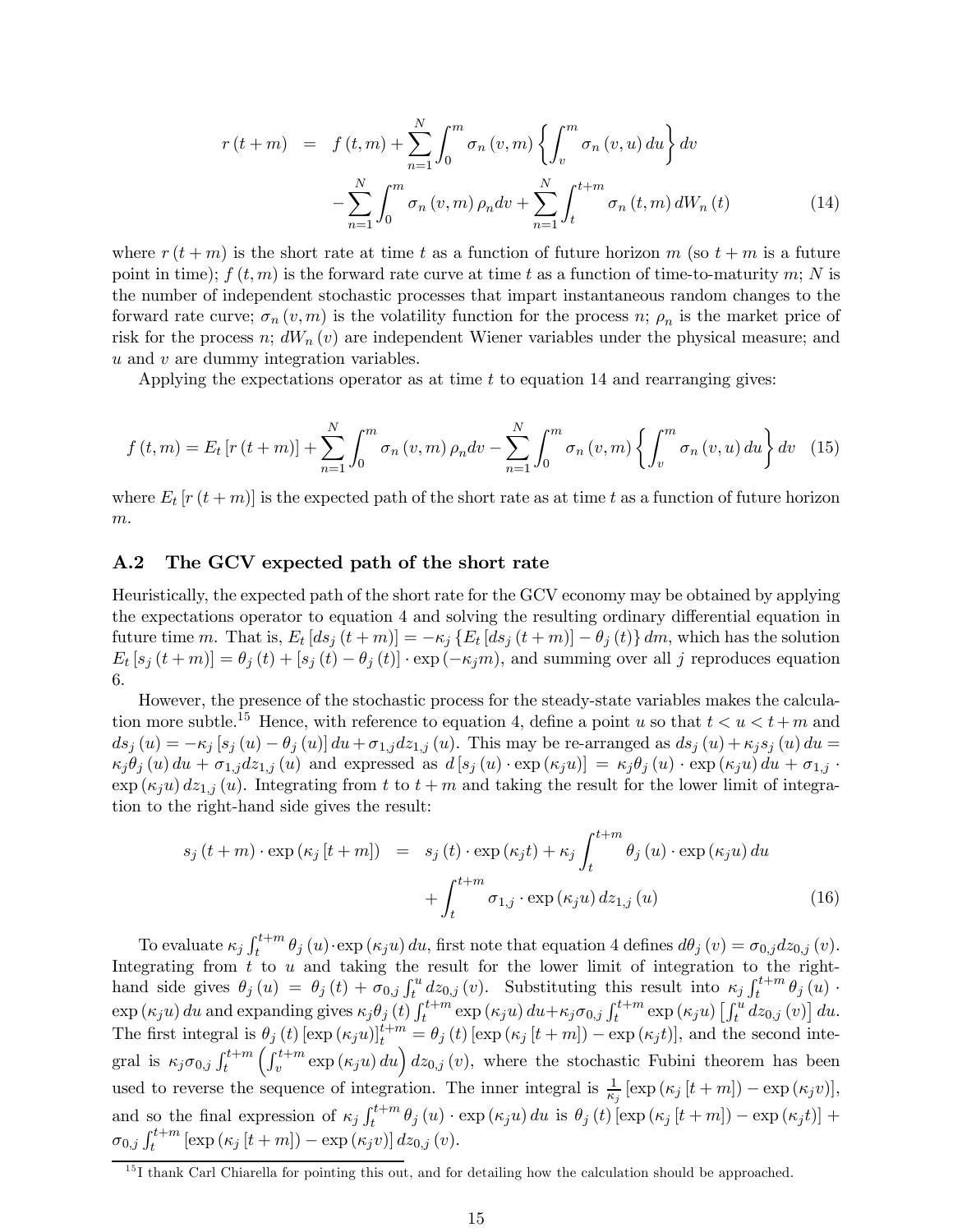Substituting that result into equation 16 and factoring out  $\exp(\kappa_i [t+m])$  across the entire equation gives the final expression for  $s_j(t+m)$  and its dynamics, i.e:

$$
s_j(t+m) = s_j(t) \cdot \exp(-\kappa_j m) + \theta_j(t) \cdot [1 - \exp(-\kappa_j m)] + \sigma_{0,j} \int_t^{t+m} dz_{0,j}(v) - \sigma_{0,j} \int_t^{t+m} \exp(-\kappa_j [t+m-v]) dz_{0,j}(v) + \sigma_{1,j} \int_t^{t+m} \exp(-\kappa_j [t+m-u]) dz_{1,j}(u)
$$
(17)

Applying the expectations operator as at time t then gives  $E_t$  [s<sub>j</sub> (t + m)] =  $\theta_j$  (t) + [s<sub>j</sub> (t) –  $\theta_j$  (t)] ·  $\exp(-\kappa_j m)$ , and summing over all j reproduces equation 6.

Regarding equation 7,  $E_t [r(t+m)] = E_t \left[ \sum_{j=1}^{2J} s_j(t+m) \right] = E_t [dY(t+m) + dP(t+m) \sigma_P^2 = E_t \left[ dY^*(t+m) + dP^*(t+m) - \sigma_P^2 \right] + E_t \left[ dX(t+m) \right]$ , where  $E_t \left[ dX(t+m) \right]$  is defined in Proposition 1. Then note that  $E_t[dY^*(t+m) + dP^*(t+m) - \sigma_P^2] = E_t\left[\sum_{j=1}^{2J} \theta_j(t+m)\right] =$  $E_t\left[\sum_{j=1}^{2J}\theta_j\left(t\right)+\sigma_{0,j}\int_{t}^{t+m}dz_{0,j}\left(v\right)\right]=\sum_{j=1}^{2J}\theta_j\left(t\right)=dY^*\left(t\right)+dP^*\left(t\right)-\sigma_P^2.$  Hence,  $E_t\left[r\left(t+m\right)\right]=$  $dY^* (t) + dP^* (t) - \sigma_P^2 + E_t [dX (t+m)].$ 

#### A.3 The GCV forward rate curve

The stochastic terms in equation 17 define how innovations in each GCV factor will impart instantaneous random changes to the expected path of the short rate. Equation 15 shows those innovations will be simultaneously reflected in the forward rate curve, and that defines the volatility functions required for the HJM framework calculations.

Firstly,  $\sigma_{0,j} \int_{t}^{t+m} dz_{0,j}(v)$  from equation 17 shows that an innovation  $dz_{0,j}(t)$  will result in an instantaneous parallel shift of  $\sigma_{0,j} \cdot dz_{0,j}$  (t) to  $f(t, m)$ . Therefore, this contribution to the volatility function for factor j is  $\sigma_n(t,m) = \sigma_{0,j}$ , which gives the first equation 15 integral  $\int_0^m \sigma_{0,j} \rho_{0,j} dv =$  $\sigma_{0,j}\rho_{0,j}\cdot [v]_0^m = \sigma_{0,j}\rho_{0,j}\cdot m$ , and the second equation 15 integral  $\int_0^m \sigma_{0,j} \cdot \left\{\int_v^m \sigma_{0,j} du\right\} dv = \int_0^m \sigma_{0,j}$ .  ${\{\sigma_{0,j}\cdot [u]^m_v\}} dv = \int_0^m \sigma_{0,j}^2 \cdot [m-v] dv = \sigma_{0,j}^2$ .  $\left[ mv - \frac{v^2}{2} \right]$  $\Big]_0^m = \frac{1}{2} \sigma_{0,j}^2 \cdot m^2.$ 

Secondly, the third line of equation 17 shows that an innovation  $dz_{1,j}(t)$  will result in an instantaneous non-parallel shift of  $\sigma_{1,j} \cdot \exp(-\kappa_j m) \cdot dz_{1,j}(t)$  (i.e an exponential decay function by time-to-maturity m) to  $f(t, m)$ . Therefore, this contribution to the volatility function for factor j is  $\sigma_n(t,m) = \sigma_{1,j} \cdot \exp(-\kappa_j m)$ , which gives the first equation 15 integral  $\int_0^m \sigma_{1,j} \cdot \exp(-\kappa_j v) \cdot \rho_{1,j} dv =$  $\sigma_{1,j}\rho_{1,j}\cdot\left[-\frac{1}{\kappa_j}\exp\left(-\kappa_jv\right)\right]_0^m=\sigma_{1,j}\rho_{1,j}\cdot B_j\left(m\right)$  where  $B_j\left(m\right)=\frac{1}{\kappa_j}\left[1-\exp\left(-\kappa_jm\right)\right]$ . The second equation 15 integral is calculated in two steps, i.e:  $\int_v^m \sigma_n(v, u) \, du = \int_s^m \sigma_{1,j} \cdot \exp(-\kappa_j [u - v]) \, du =$  $\sigma_{1,j} \cdot \left[ -\frac{1}{\kappa_j} \exp\left(-\kappa_j \left[ u - v \right] \right) \right]_v^m = \frac{\sigma_{1,j}}{\kappa_j} \cdot \left[ 1 - \exp\left(-\kappa_j \left[ m - v \right] \right) \right]$ . Then  $\int_0^m \sigma_n \left( v, m \right) \left\{ \int_v^m \sigma_n \left( v, u \right) du \right\} dv$ is calculated as:  $\int_0^m \sigma_{1,j} \cdot \exp(-\kappa_j [m-v]) \cdot \frac{\sigma_{1,j}}{\kappa_j} \cdot [1-\exp(-\kappa_j [m-v])] dv = \frac{\sigma_{1,j}^2}{\kappa_j} \cdot \int_0^m [\exp(-\kappa_j [m-v]) - \frac{\sigma_{1,j}^2}{\kappa_j}] dv$  $\exp(-2\kappa_j[m-v])] dv = \frac{\sigma_{1,j}^2}{\kappa_j^2} \cdot \left[\exp(-\kappa_j[m-v]) - \frac{1}{2}\exp(-2\kappa_j[m-v])\right]_0^m = \frac{\sigma_{1,j}^2}{\kappa_j^2} \cdot \left[1-\exp(-\kappa_jm)-\frac{1}{2}\exp(-2\kappa_j[m-v])\right]_0^m$  $[\frac{1}{2} + \frac{1}{2} \exp(-2\kappa_j m)] = \frac{\sigma_{1,j}^2}{2\kappa_j^2} \cdot [1 - \exp(-\kappa_j m) + \exp(-2\kappa_j m)] = \frac{\sigma_{1,j}^2}{2\kappa_j^2} \cdot [1 - \exp(-\kappa_j m)]^2 = -\frac{1}{2}\sigma_{1,j}^2 \cdot$  $[B_i(m)]^2$ 

Thirdly, the second component on line 2 of equation 17 shows that innovations in  $dz_{0,j}(t)$  will also result in an instantaneous non-parallel shift of  $-\sigma_{0,i} \cdot \exp(-\kappa_i m) \cdot dz_{0,i}(t)$  to  $f(t, m)$ , in addition to the parallel shift already noted earlier. The integrals for these non-parallel components follow those for  $dz_{1,j}(t)$  above, giving the results  $-\sigma_{0,j}\rho_{0,j} \cdot B_j(m)$  and  $\frac{1}{2}\sigma_{1,j}^2 \cdot [B_j(m)]^2$ .

Substituting  $E_t$  [r (t + m)] from section A.2 and the calculations from this section into equation 15 gives equation 8. Equation 9 follows from a straightforward substitution of the results from the last paragraph in appendix A.2.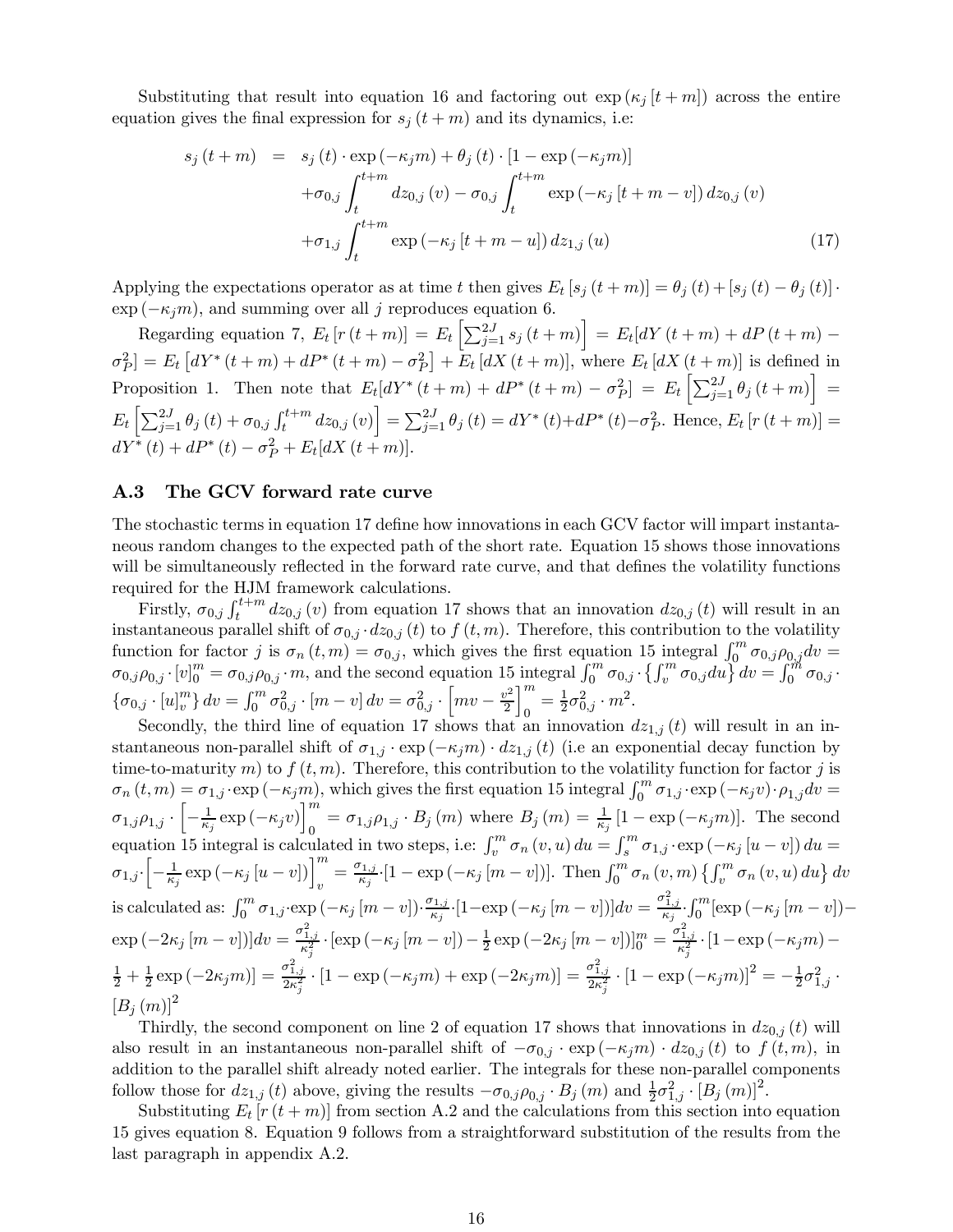### References

- Aïssa, M. and Jouini, J. (2003), 'Structural breaks in the US inflation process', Applied Economics Letters 10, 633—636.
- Ang, A. and Piazzesi, M. (2003), 'A no-arbitrage vector autoregression of term structure dynamics with latent variables', *Journal of Monetary Economics* **50**, 745–787.
- Bank for International Settlements (2005), 'Zero-coupon yield curves: technical documentation', BIS Papers 25.
- Berardi, A. and Esposito, M. (1999), 'A base model for multifactor specifications of the term structure', Economic Notes 28(2), 145—170.
- Berk, J. (1998), 'The information content of the yield curve for monetary policy: a survey', De Economist 146, 303—320.
- Bliss, R. (1997), 'Testing term structure estimation methods', Advances in Futures and Options Research 9, 197—231.
- Bordo, M. and Haubrich, J. (2004), 'The yield curve, recessions, and the credibility of the monetary regime: long run evidence 1875-1997', NBER Working Paper Series 10431.
- Brace, A., Gatarek, D. and Musiela, M. (1997), 'The market model of interest rate dynamics', Mathematical Finance 7, 127—155.
- Chicago Mercentile Exchange (2005), 'An introduction to CME economic derivatives'. URL: http://www.cme.com
- Christensen, J., Diebold, F. and Rudubusch, G. (2007), 'The affine arbitrage-free class of Nelson-Siegel term structure models', Working Paper, Federal Reserve Bank of San Francisco .
- Congressional Budget Office (2001), 'CBO's method for estimating potential output: an update'. URL: http://www.cbo.gov
- Cox, J., Ingersoll, J. and Ross, S. (1985a), 'An intertemporal general equilibrium model of asset prices', Econometrica 53, 363—384.
- Cox, J., Ingersoll, J. and Ross, S. (1985b), 'A theory of the term structure of interest rates', Econometrica 53, 385—407.
- Dahlquist, M. and Svensson, L. (1996), 'Estimating the term structure of interest rates for monetary policy analysis', Scandinavian Journal of Economics 98(2), 163—183.
- Diebold, F., Ji, L. and Li, C. (2005), 'A three-factor yield curve model: non-affine structure, systematic risk sources and generalised duration', Working Paper, University of Pennsylvania .
- Diebold, F. and Li, C. (2006), 'Forecasting the term structure of government bond yields', Journal of Econometrics  $130(2)$ , 337–364.
- Diebold, F., Piazzesi, M. and Rudebusch, G. (2005), 'Modelling bond yields in finance and macroeconomics', American Economic Review 95, 415—420.
- Diebold, F., Rudebusch, G. and Aruoba, S. (2006), 'The macroeconomy and the yield curve: a dynamic latent factor approach', Journal of Econometrics 131, 309—338.
- Estrella, A. (2004), 'Why does the yield curve predict output and inflation?', Economic Journal 115, 722—744.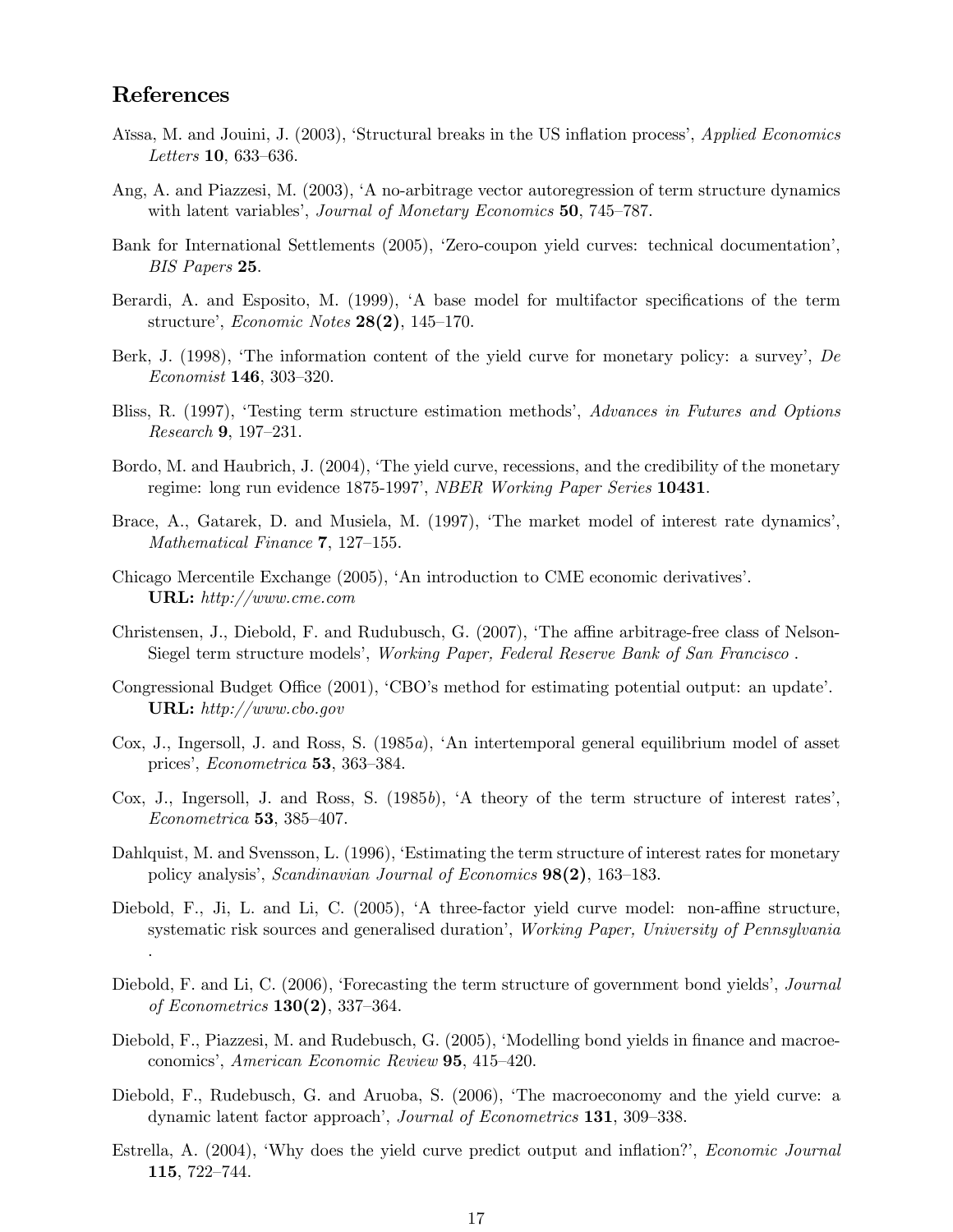- Estrella, A., Rodrigues, A. and Schich, S. (2003), 'How stable is the predictive power of the yield curve? Evidence from Germany and the United States', Review of Economics and Statistics 85(3), 629—644.
- Fabozzi, F., Martellini, L. and Priaulet, P. (2005), 'Predictability in the shape of the term structure of interest rates', Journal of Fixed Income 2, 40—53.
- Fahmy, Y. and Kandi, M. (2003), 'The Fisher effect: new evidence and implications', International Review of Economics and Finance 12, 451—465.
- Filipović, D. (1999), 'A note on the Nelson-Siegel family', *Mathematical Finance* **9(4)**, 349–359.
- Filipović, D. (2000), 'Exponential-polynomial families and the term structure of interest rates', *Bernoulli Journal*  $6(6)$ , 1081–1107.
- Frankel, O. and O'Neill, J. (2002), 'Economic derivatives: what is their benefit?', Derivatives Week 11(38).
- Goldman Sachs (2005), 'Economic derivatives: options on economic statistics'. URL: http://www.gs.com
- Gürkaynak, R., Sack, B. and Wright, J. (2006), 'The U.S. Treasury yield curve: 1961 to the present', Finance and Economics Discussion Series, Board of Governors of the Federal Reserve System 2006-28.
- Hamilton, J. (1994), *Time Series Analysis*, Princeton University Press.
- Hamilton, J. and Kim, D. (2002), 'A re-examination of the predictability of economic activity using the yield spread', Journal of Money, Credit, and Banking 34(2), 340—360.
- Heath, D., Jarrow, R. and Morton, A. (1992), 'Bond pricing and the term structure of interest rates: a new methodology for contingent claims valuation', *Econometrica*  $60(1)$ ,  $77-106$ .
- Ioannides, M. (2003), 'A comparison of yield curve estimation techniques using UK data', Journal of Banking and Finance  $27$ , 1–26.
- Jankowitsch, R. and Pilcher, S. (2004), 'Parsimonious estimation of credit spreads', Journal of Fixed Income 4, 49—63.
- Jardet, C. (2004), 'Why did the term structure of interest rates lose its predictive power?', Economic Modelling 21, 509—524.
- Krippner, L. (2006), 'A theoretically consistent version of the Nelson and Siegel class of yield curve models', Applied Mathematical Finance 13(1), 39—59.
- Lai, K. (2004), 'On structural shifts and stationarity of the ex-ante real interest rate', International Review of Economics and Finance 13, 217—228.
- Mansi, S. and Phillips, J. (2001), 'Modelling the term structure from the on-the-run Treasury yield curve', Journal of Financial Research 24(4), 545—564.
- McCulloch, J. (1971), 'Measuring the term structure of interest rates', *Journal of Business* 44, 19– 31.
- Nakaota, H. (2005), 'The term structure of interest rates in Japan: the predictability of economic activity', Japan and the World Economy 17, 311—326.
- Nelson, C. and Siegel, A. (1987), 'Parsimonious modelling of yield curves', Journal of Business October, 473—489.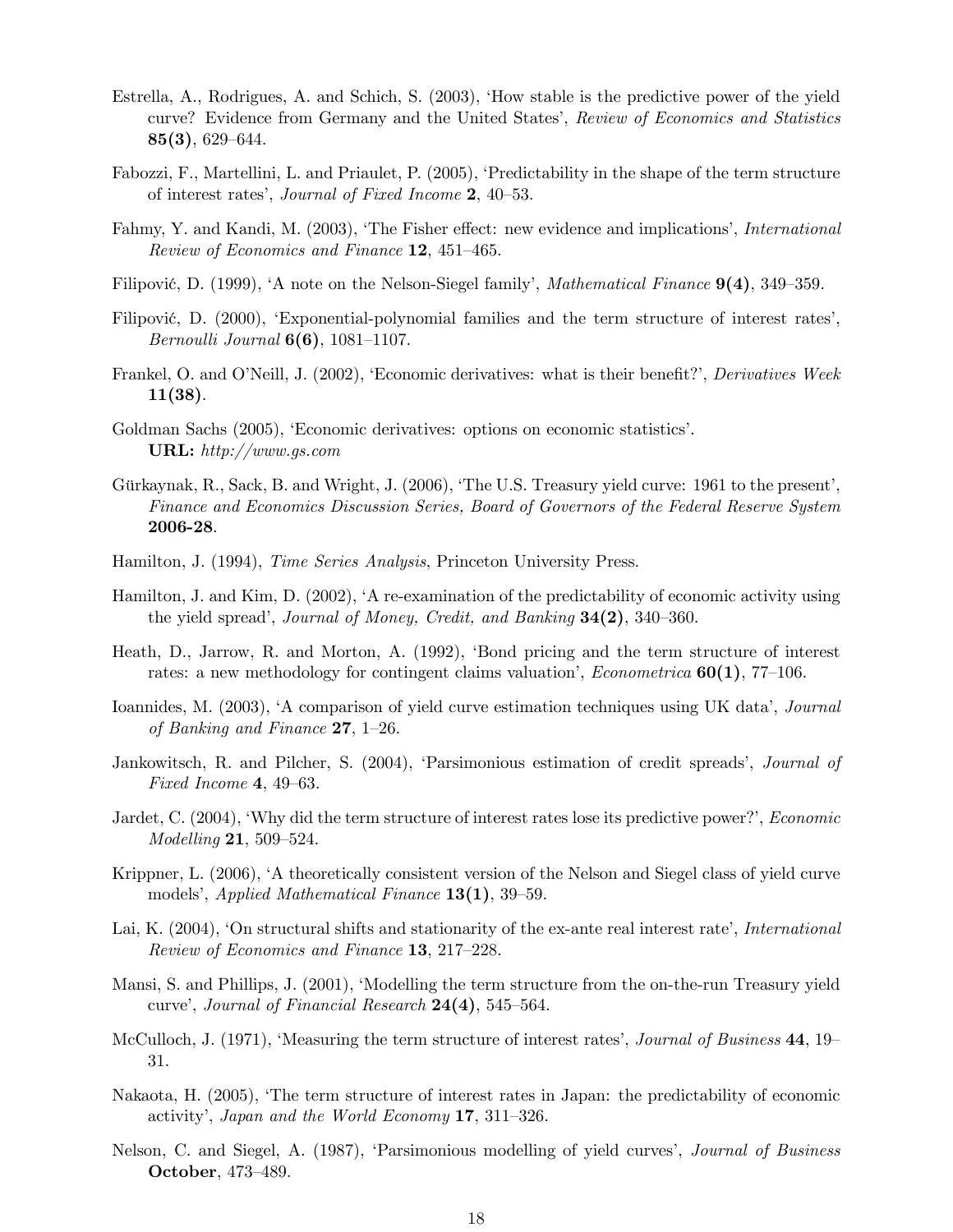- Newey, W. and West, K. (1987), 'A simple, positive semi-definite, heteroskedasticity and autocorrelation consistent covariance matrix', Econometrica 55, 703—708.
- Newey, W. and West, K. (1994), 'Automatic lag selection in covariance matrix estimation', The Review of Economic Studies  $61(4)$ , 631-653.
- Paya, I., Matthews, K. and Peel, D. (2005), 'The term spread and real economic activity in the US inter-war periods', Journal of Macroeconomics 27(2), 331—343.
- Pham, T. (1998), 'Estimation of the term structure of interest rates: an international perspective', Journal of Multinational Financial Management 8, 265—283.
- Sharef, E. and Filipović, D. (2004), 'Conditions for consistent exponential-polynomial forward rate processes with multiple nontrivial factors', International Journal of Theoretical and Applied *Finance*  $7(6)$ , 685–700.
- Shiller, R. (1993), Macro Markets: Creating Institutions for Managing Society's Largest Economic Risks, Oxford University Press.
- Shiller, R. (2003), The New Financial Order: Risk in the 21st Century, Princeton University Press.
- Steeley, J. (2004), 'Estimating time-varying risk premia in UK long-term government bonds', Applied Financial Economics 14, 367—373.
- Svensson, L. (1995), 'Estimating forward interest rates with the extended Nelson and Siegel model', Quarterly Review, Sveriges Riksbank 1995(3), 13—26.
- Vasicek, O. (1977), 'An equilibrium characterisation of the term structure', Journal of Financial Economics 5, 177—188.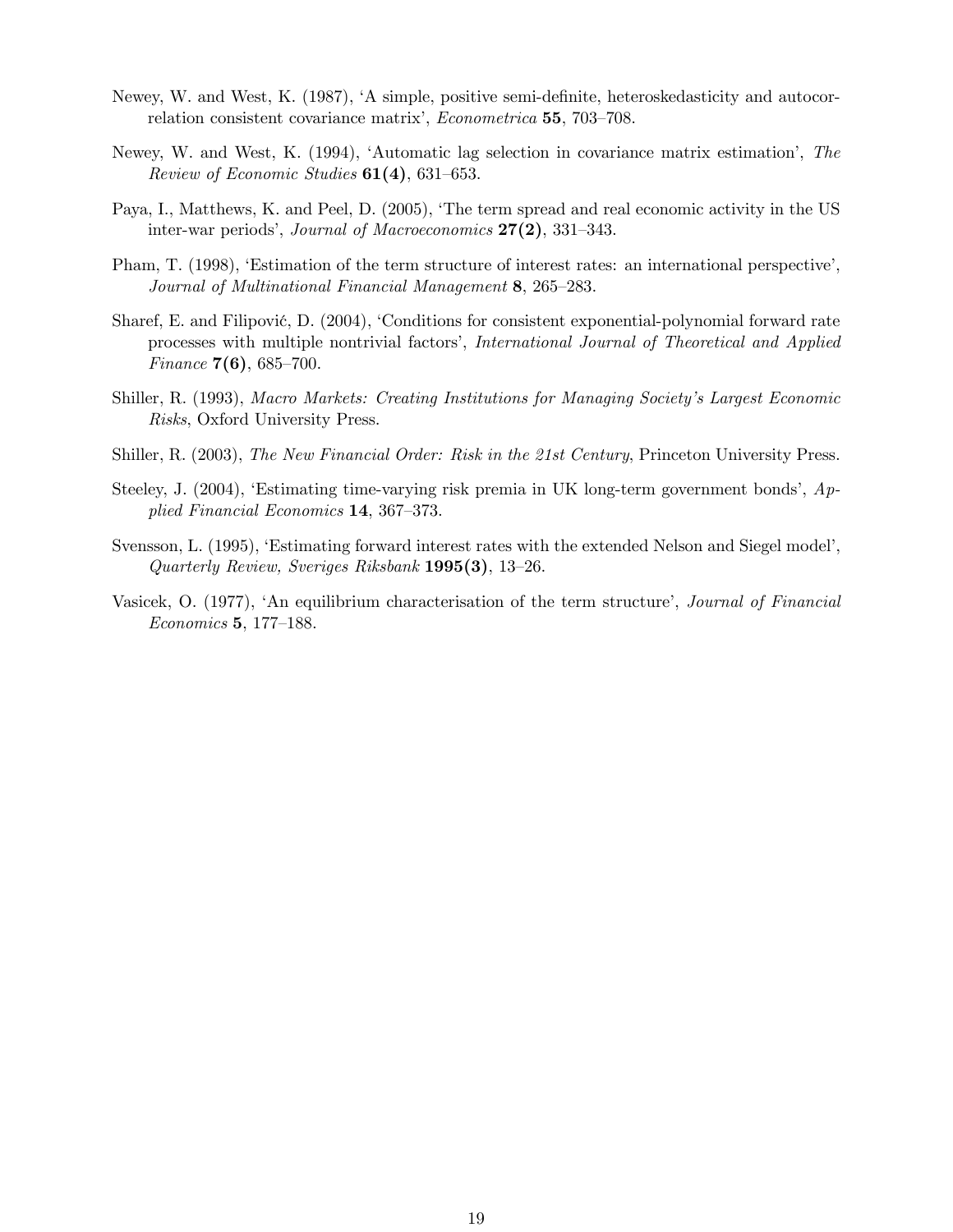

Figure 1: The three modes used to represent the forward rate curve  $f(t, m)$  in NS models. This illustration uses  $\phi = 1.03$ .



Figure 2: Yield curve data for the month of September 2003 and the fitted yields based on the estimated ANS model. The estimated Level, Slope, and Bow coefficients are, respectively,  $\beta_1$  (Sep-03) = 5.96%,  $\beta_2$  (Sep-03) = 8.67%, and  $\beta_3$  (Sep-03) = -3.90%. The ANS parameters are  $\phi = 1.03, \, \rho_1 = 2.66\%, \, \sigma_1 = 0.77\%, \, \sigma_2 = 2.26\%,$  and  $\sigma_3 = 1.74\%.$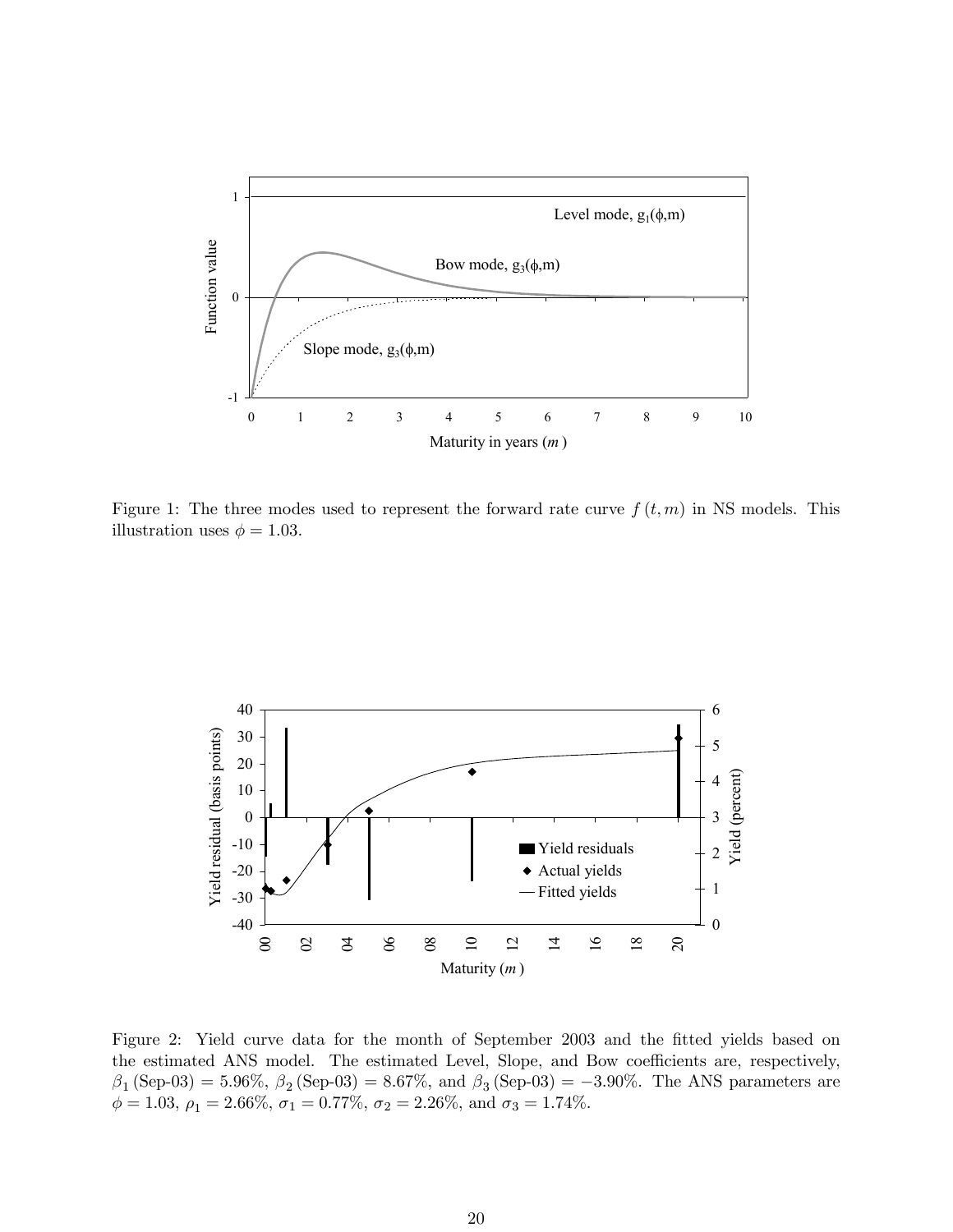

Figure 3: The 3-year government bond yield,  $GS3(t)$ , and the slope of the yield curve, denoted  $[GS10(t)-TB3(t)]$ , as measured by the spread between the 10-year government bond yield,  $GS10(t)$ , and the 3-month Treasury bill rate,  $TB3(t)$ .



Figure 4: The time series of the estimated ANS coefficients, i.e Level  $\beta_1(t)$ , Slope  $\beta_2(t)$ , and Bow  $\beta_3(t)$ . The ANS coefficients at each point in time are estimated using the seven points of yield curve data observed at that point in time, as in the example for September 2003 illustrated in figure 2.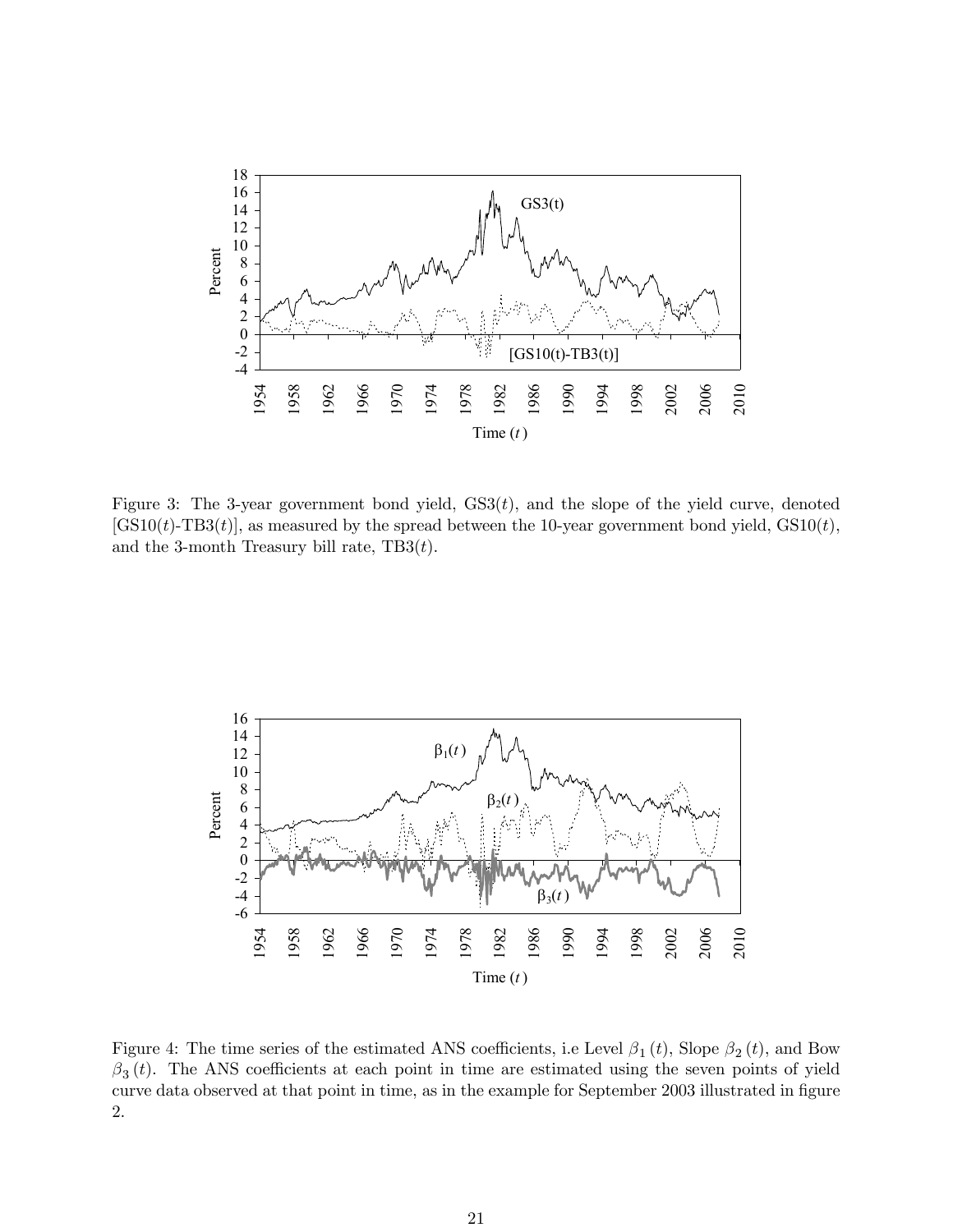

Figure 5: The time series of the annual average Level coefficient  $\beta_{1,t}$  and annual potential output growth plus annual inflation  $[\Delta Y^*(t)+\Delta P^*(t)].$ 



Figure 6: The time series of the annual average Level coefficient  $\beta_{1,t}$  less annual potential output growth plus annual inflation  $[\Delta Y^*(t) + \Delta P^*(t)].$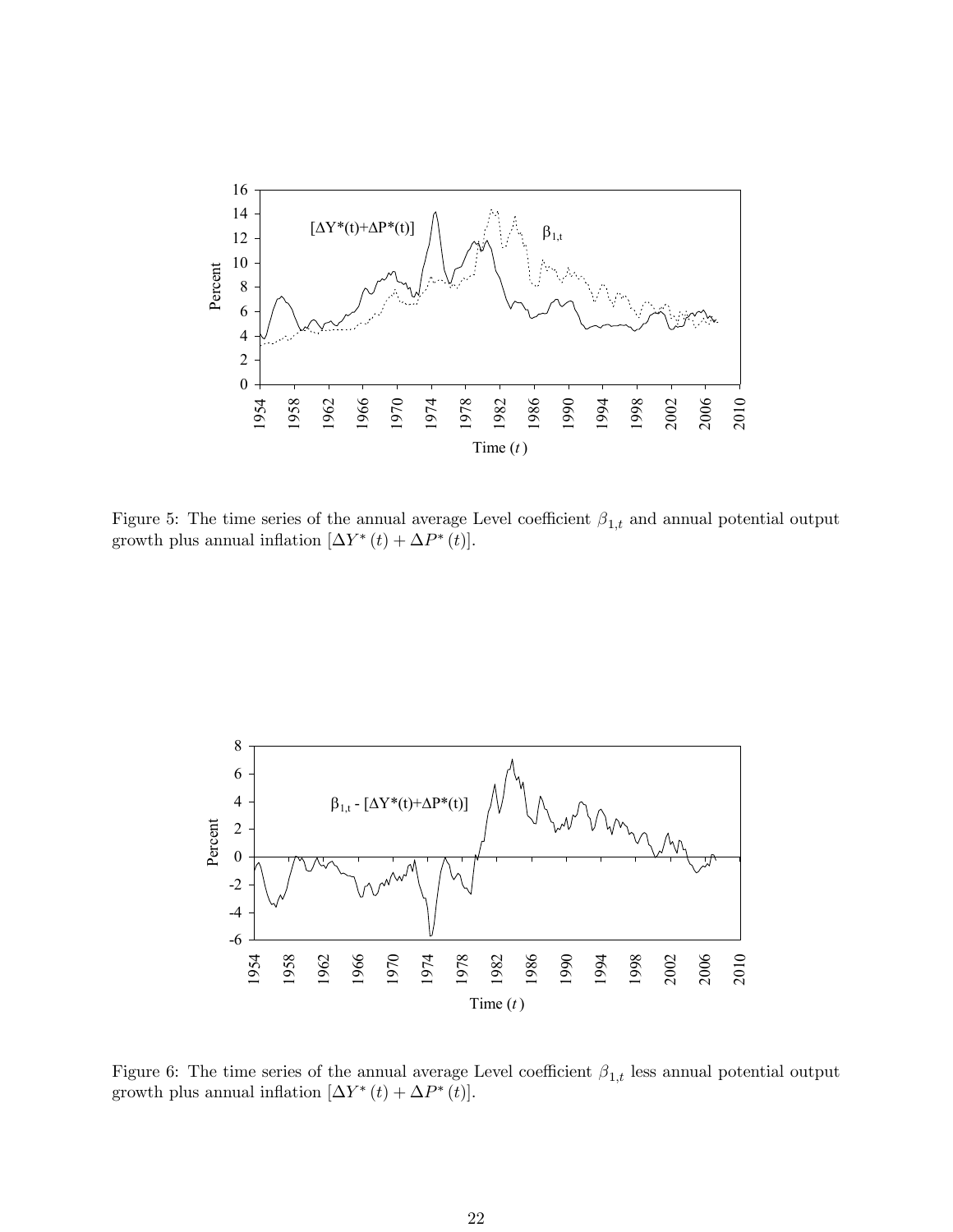

Figure 7: The time series of annual GDP growth,  $\Delta Y(t)$ , and the annual change in Congressional Budget Office potential GDP,  $\Delta Y^*(t)$ . These data are used to construct the  $\Delta X(t) = \Delta Y(t)$  –  $\Delta Y^*$  (t) data plotted in figure 8.



Figure 8: The time series of  $\Delta X(t) = \Delta Y(t) - \Delta Y^*(t)$  based on the  $\Delta Y(t)$  and  $\Delta Y^*(t)$  data plotted in figure 7, and  $\left[\beta_2(t)\cdot q_2(1)+\beta_3(t)\cdot q_3(1)\right]$  lagged four quarters.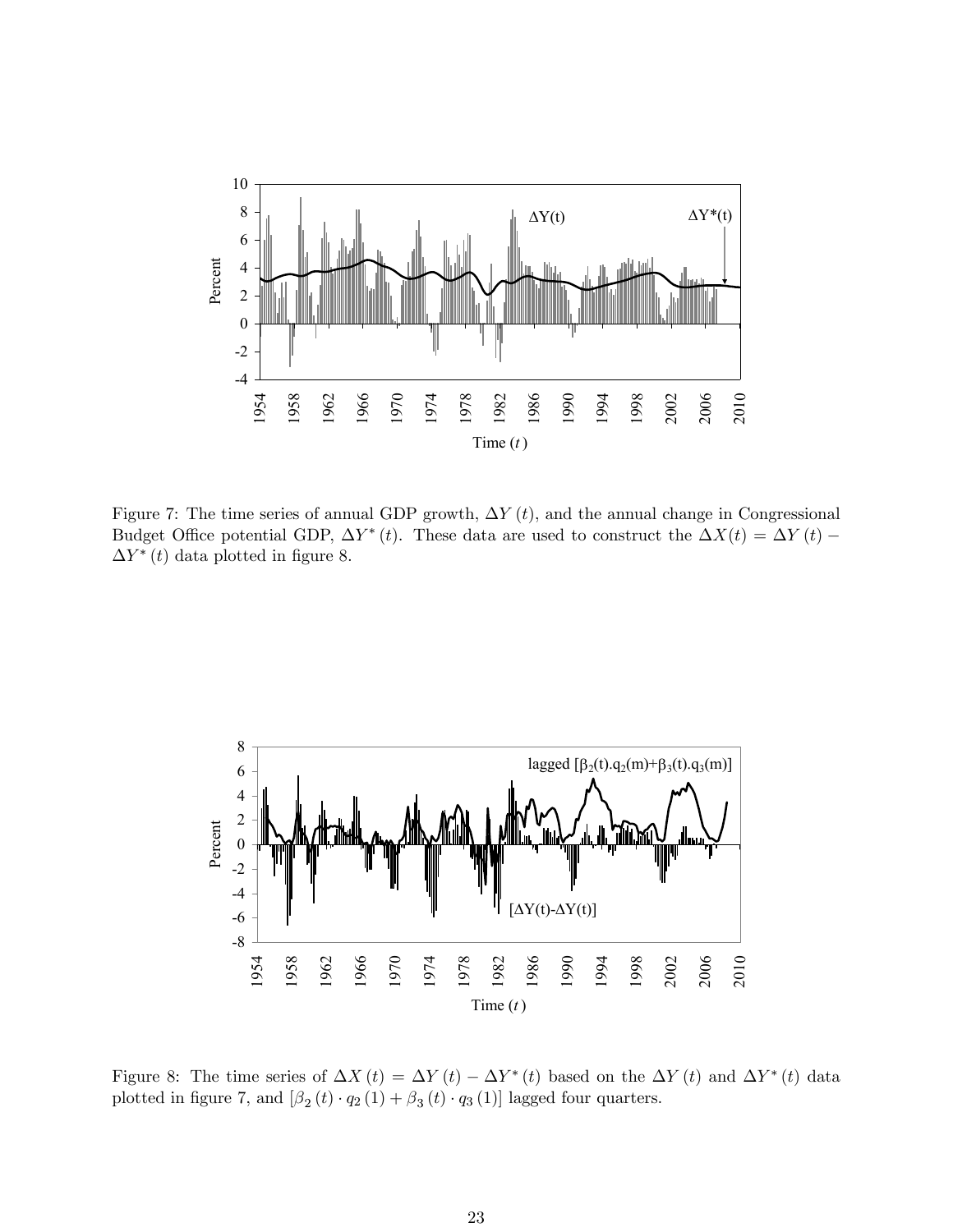| Time series \ unit root tests                                                   | Test on level with<br>3Q lag/window<br><b>ADF</b><br>PP |                         | Test on level with<br>selected lag/window<br><b>ADF</b><br>PP |                         | First difference test<br>with 4Q lag/window<br><b>ADF</b><br>PP |                          |
|---------------------------------------------------------------------------------|---------------------------------------------------------|-------------------------|---------------------------------------------------------------|-------------------------|-----------------------------------------------------------------|--------------------------|
| Level coefficient, $\beta_1(t)$                                                 | $-1.93$                                                 | $-1.75$                 | $-1.64$                                                       | $-1.67$                 |                                                                 | $-7.07$ *** $-13.15$ *** |
| Slope coefficient, $\beta_2(t)$                                                 | $-3.48$ ***                                             | $-3.97$ ***             |                                                               | $-4.13$ *** $-4.33$ *** | n/a                                                             | n/a                      |
| Bow coefficient, $\beta_3(t)$                                                   | $-3.40**$                                               | $-5.72$ ***             |                                                               | $-3.64$ *** $-6.47$ *** | n/a                                                             | n/a                      |
| Annual average Level<br>coefficient, $\beta_{1,t}$                              | $-1.55$                                                 | $-1.57$                 | $-1.74$                                                       | $-1.59$                 | $-4.29$ ***                                                     | $-5.31$ ***              |
| Steady-state output growth,<br>$\Delta Y^*(t)$                                  | $-1.29$                                                 | $-1.79$                 | $-1.03$                                                       | $-1.93$                 | $-3.66$ ***                                                     | $-4.74$ ***              |
| Steady-state inflation, $\Delta P^*(t)$                                         | $-2.66*$                                                | $-2.07$                 | $-1.51$                                                       | $-2.10$                 | $-6.74$ ***                                                     | $-9.12$ ***              |
| Steady-state output growth plus<br>inflation, $[\Delta Y^*(t) + \Delta P^*(t)]$ | $-2.72*$                                                | $-2.09$                 | $-1.41$                                                       | $-2.06$                 | $-6.73$ ***                                                     | $-8.85$ ***              |
| $\beta_{1,t}$ - $[\Delta Y^*(t)+\Delta P^*(t)]$                                 | $-2.43$                                                 | $-1.83$                 | $-1.81$                                                       | $-1.87$                 | $-5.56$ ***                                                     | $-7.00$ ***              |
| $\beta_{1,t}$ - $\Delta P^*(t)$                                                 | $-2.52$                                                 | $-1.93$                 | $-2.10$                                                       | $-1.96$                 | $-5.68$ ***                                                     | $-7.22$ ***              |
| Annual average 3-year bond<br>yield, AGS3 <sub>t</sub>                          | $-2.02$                                                 | $-1.91$                 | $-1.82$                                                       | $-1.95$                 | $-4.70$ ***                                                     | $-5.44$ ***              |
| $AGS3_t - [\Delta P^*(t) + \Delta P^*(t)]$                                      | $-2.46$                                                 | $-2.06$                 | $-2.32$                                                       | $-1.99$                 | $-6.13$ ***                                                     | $-7.09$ ***              |
| $AGSt - \Delta P^*(t)$                                                          | $-2.60*$                                                | $-2.20$                 | $-2.74*$                                                      | $-2.12$                 |                                                                 | $-6.23$ *** $-7.14$ ***  |
| Output growth, $\Delta Y(t)$                                                    |                                                         | $-7.24$ *** $-5.68$ *** | $-3.29$ **                                                    | $-4.68$ ***             | n/a                                                             | n/a                      |
| $\Delta X(t) = \Delta Y(t) - \Delta Y^*(t)$                                     |                                                         | $-8.00$ *** $-5.92$ *** | $-4.30$ ***                                                   | $-5.02$ ***             | n/a                                                             | n/a                      |
| Lagged $\beta_2(t) \cdot q_2(1) + \beta_3(t) \cdot q_3(1)$                      |                                                         | $-3.59$ *** $-3.99$ *** | $-4.11$ ***                                                   | $-4.32$ ***             | n/a                                                             | n/a                      |
| Lagged 10-year yield less 3-<br>month rate $[GS10(t)-TB3(t)]$                   |                                                         |                         | $-4.53$ *** $-4.88$ *** $-3.29$ ** $-5.07$ ***                |                         | n/a                                                             | n/a                      |

Table 1: Unit root tests with an estimated constant. ADF is augmented Dickey-Fuller, and PP is Phillips-Perron. \*\*\*, \*\*, \* respectively represent 1, 5, and 10 percent levels of significance based on the critical values -3.46, -2.88, and -2.57 from Hamilton (1994) p.763, Case 2.